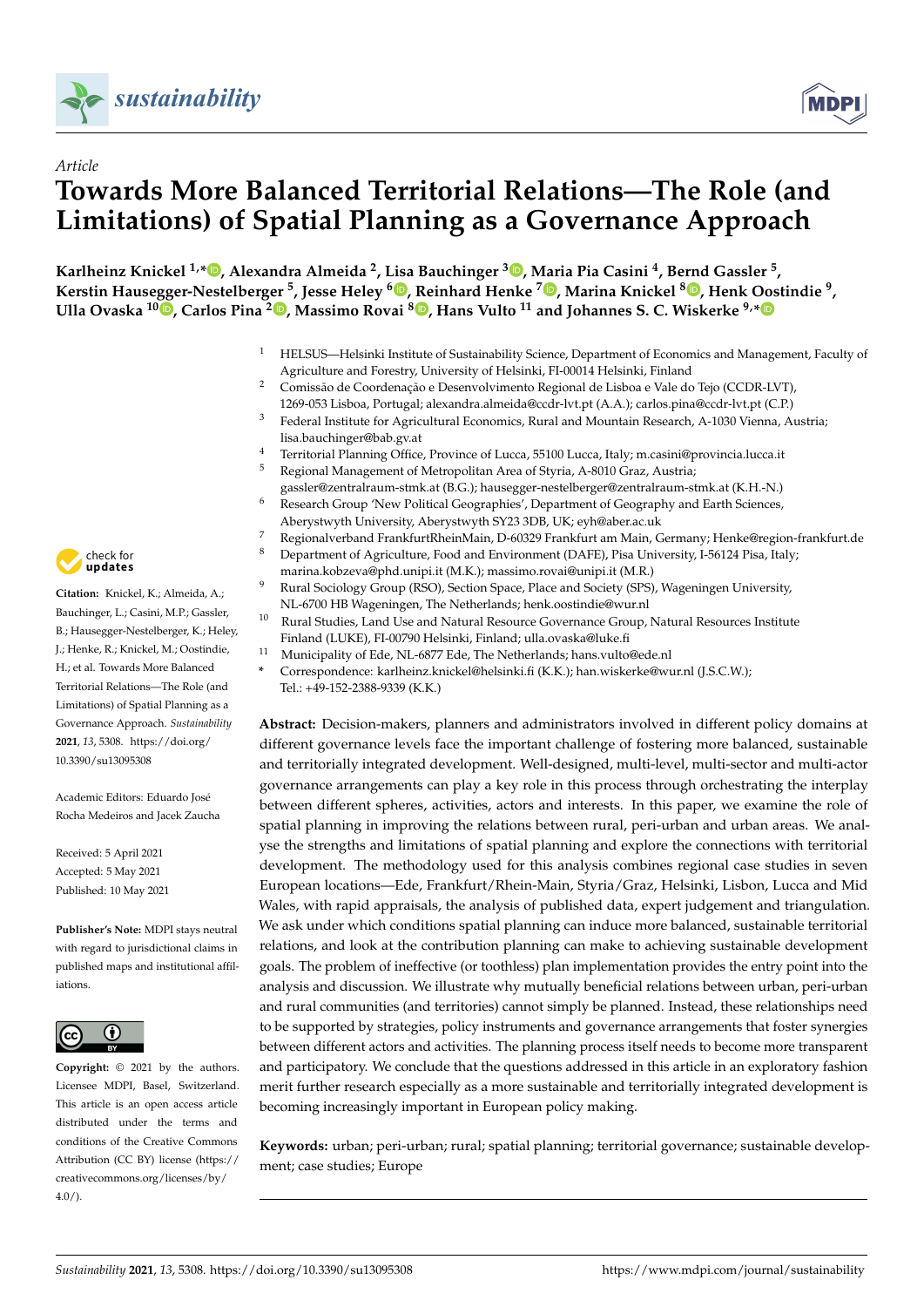# **1. Introduction**

# *1.1. Towards a More Balanced, Sustainable and Territorially Integrated Development*

Territorial development is commonly referred to as "integrated multi-sector development across a specific portion of territory, guided by a spatial vision of the desirable future and supported by strategic investments in physical infrastructure and environmental management" [\[1\]](#page-16-0) (p. 15). Territorial development can also be used as an umbrella term for "development of specific (typically sub-national) portions of territory. These may be an urban, metropolitan, regional or rural jurisdiction, but also watershed, coastal, mountainous, border areas, etc."  $[1]$  (p. 16). Following this definition, we can see the relations between urban, peri-urban and rural areas as territorial relations. Whenever it is about improved relations, in this article, we speak about territorial development with a positive connotation.

Governance arrangements play a central role in achieving territorial development goals [\[2\]](#page-16-1). If well-designed, they can effectively orchestrate the interplay between different sectors, actors and interests. Coordination across multi-level governance systems and the management of the interests of different sectors and actors play a critical role in harmonising economic development, social inclusion and environmental protection. The related challenge for decision-makers, developers, planners and administrators involved at different governance levels and in different policy domains is to combine the use of different instruments in a way that fosters a more balanced and territorially integrated development.

In this article we examine the role of planning in this orchestration, and specifically in fostering beneficial relations between rural, peri-urban and urban areas. When referring to planning, we recognise that there are different types of planning, and that there are different interpretations in different countries [\[3](#page-16-2)[,4\]](#page-16-3). Table [1](#page-1-0) provides an indicative differentiation of various types of (spatial) planning based on main goals and focus.

| <b>Type</b>          | <b>Main Goal</b>                                                                                                                                                                                                                                          |
|----------------------|-----------------------------------------------------------------------------------------------------------------------------------------------------------------------------------------------------------------------------------------------------------|
| Spatial planning     | Mediating between the respective claims on space of the state, market<br>and community; coordinating practices and policies affecting spatial<br>organisation.                                                                                            |
| Territorial planning | Realising economic, social, cultural and environmental goals through the<br>development of spatial visions, strategies and plans, as well as the<br>application of policy tools, institutional and participatory mechanisms<br>and regulatory procedures. |
| Regional planning    | Addressing region-wide economic, social and environmental issues,<br>including efficient placement of infrastructure, settlements, industrial<br>spaces and nature reserves.                                                                              |
| Land use planning    | Ordering and regulating the use of land to mitigate land use conflicts,<br>foster environmental conservation, limit urban sprawl and minimise<br>transport costs.                                                                                         |

<span id="page-1-0"></span>**Table 1.** The main goal and focus of different types of (spatial) planning \*.

Source: Authors' compilation based on [\[3](#page-16-2)[,4\]](#page-16-3). \* Other variants include urban, rural, environmental and economic planning, strategic spatial planning, integrated development and community planning.

These different forms of planning play different roles in shaping territorial relationships. Regional and land use planning can be seen as discrete professional disciplines of spatial planning. Territorial planning tends to go beyond in integrating sectoral policies and promoting development projects, as well as integrating stakeholder involvement. Important in practical terms is that spatial planning usually has a precise mandate and must follow a specific process.

With this in mind, we refer to planning, irrespective of whether in the original sources more specific terms are used. Where a specific type of planning is under direct consideration, we are more precise in our discussion of this example. At the same time, we pay attention to the fact that different forms of planning mean different things in different coun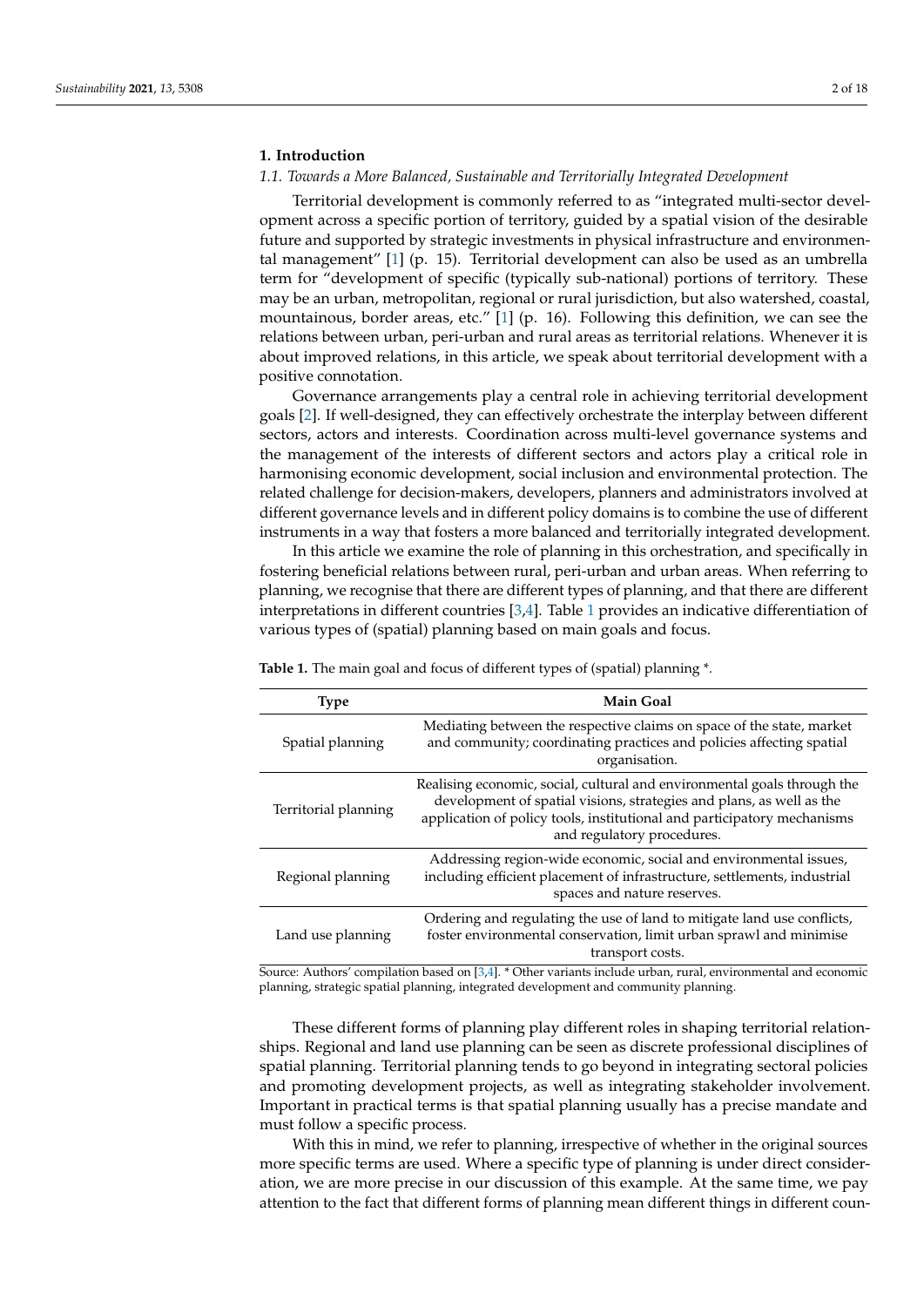tries. For the analysis, we define planning as the process of thinking about, and designing, organising, combining or locating the activities required to achieve a desired goal.

### *1.2. Recent Research on the Role of Spatial Planning in Determining Territorial Relations*

Related to the question how spatial planning, planning governance and complementary territorial governance arrangements can contribute to more beneficial territorial relations, we focus our brief review of recent research on the following issues:

- The increasing importance of more distributed and collaborative models of planning and decision-making, and what this means for the impact of spatial planning on territorial relations.
- The role of civic engagement in planning, the ways it is achieved and its impact on the quality of planning processes.
- The trend towards peri-urbanisation, which involves issues of land use planning, landscape management, conservation, infrastructure provision and social exclusion.
- The increasing importance of development concepts that aim at orienting regional resources towards the competitive strengths and goals of a region.
- The move from the functional segregation of rural and urban space, and land uses, towards more integrated perspectives and towards planning rural and urban areas together.

Shucksmith (2010) points out that in contemporary spatial planning a "top-down approach to government intervention and direction" is emphasised  $[5]$  (p. 5). He continues, stating that recent decades have witnessed a shift from the centralised state towards more collaborative models of organisation, planning and decision-making. Naldi et al. (2015) add that spatial planning must not mean the imposing of regional strategies by means of top-down regional or governmental planning processes [\[6\]](#page-16-5). Related to the shift towards more collaborative models, we can also see that the boundaries between public and private sectors are not so clear anymore [\[5](#page-16-4)[,6\]](#page-16-5). Overall, a shift from government to governance can be observed, and the role of the state is coordinating and enabling rather than providing or directing. A sometimes overlooked aspect of this is that decentralised and local steering can, as some of our examples show, also provide a bigger scope for sustainable economies, thereby counterbalancing globalisation impacts.

The German Council for Sustainable Development (Nachhaltigkeitsrat, 2005) was one of the first to note that the State can only tackle key future issues by engaging in dialogue with citizens and those participating in economy and in society [\[7\]](#page-16-6). Fürst (2001), Knickel (2005) and others emphasise that the increasing attention paid to the (micro-)regional and local level in policy fine-tuning and implementation are also a response to the increasing awareness that many questions can no longer be dealt with efficiently in a top-down manner [\[8](#page-16-7)[,9\]](#page-16-8). Civic engagement plays an increasingly important role in more collaborative models of organisation, planning and decision-making. The ways civic engagement is achieved range from involving the public in initial (scoping) and later stages of planning processes to more far-reaching citizen participation and collaborative planning [\[3,](#page-16-2)[10\]](#page-16-9). In some kinds of planning, citizens—not planners or politicians—take the driving seat [\[10\]](#page-16-9).

Research on peri-urban areas has often seen peri-urbanisation as a spatial planning problem, involving issues of spatial planning, development control, conservation and ecosystem protection, infrastructure provision and social exclusion [\[11](#page-16-10)[,12\]](#page-16-11). Briquel and Collicard (2005) add that planners need to recognise the diversity of peri-urban areas [\[13\]](#page-16-12). Particularly relevant for transitional areas is the development of more strategic spatial planning [\[11\]](#page-16-10). Strategic spatial planning has a long-term vision and adopts a panoptic view sitting above local government territories. It goes beyond land use planning by also considering economic development, transport, service provision, ecosystem services and the connections across sectors [\[11–](#page-16-10)[14\]](#page-16-13).

Development concepts that prioritise an enhanced utilisation of the competitive strengths of a region [\[6\]](#page-16-5) have been rather dominant in recent years in EU-level discourses and policy development. Smart development, smart specialisation and smart growth are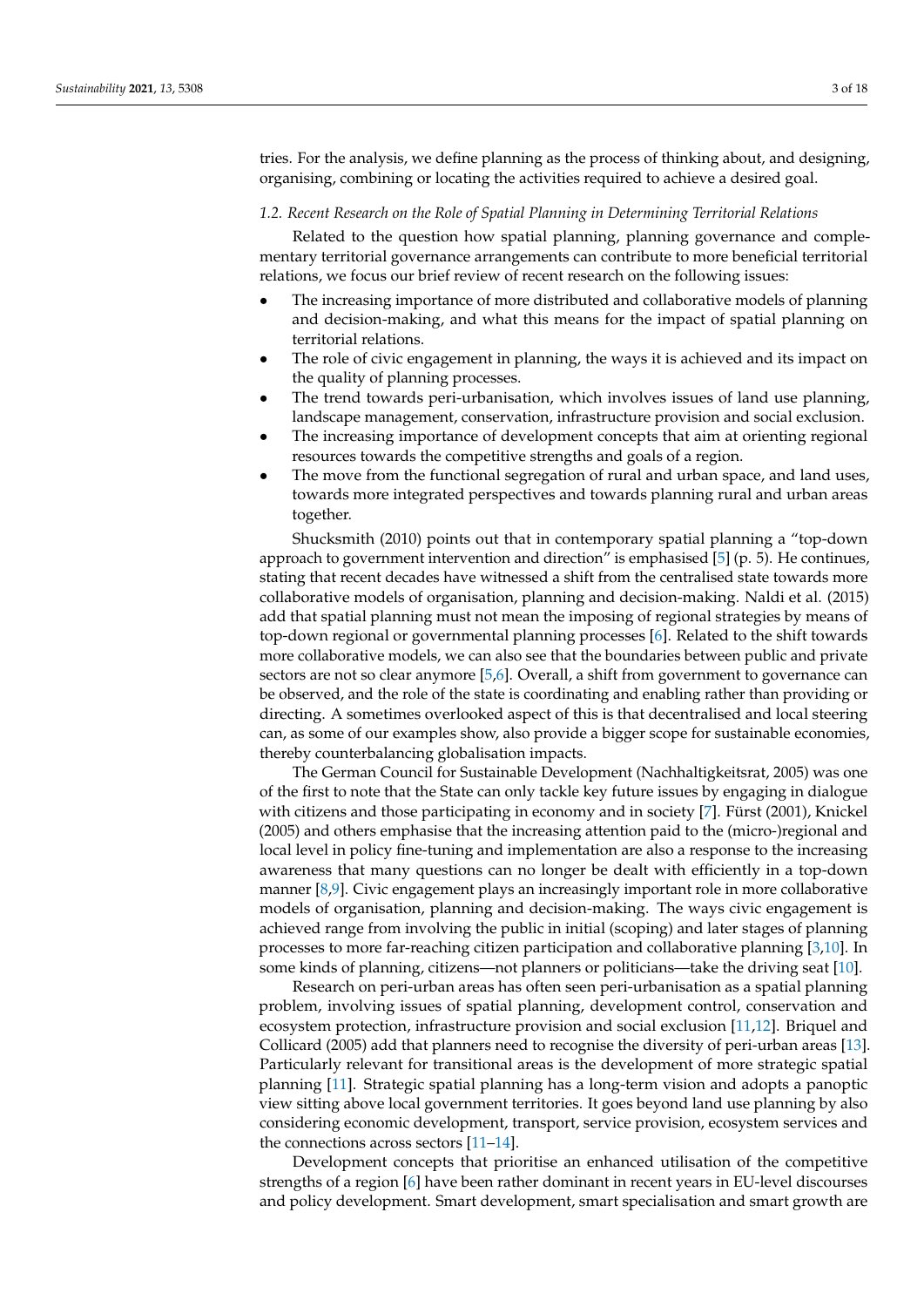variants of this basic idea. We argue later that single developmental models hardly ever make sense in the different historical, institutional, socio-economic and cultural settings across Europe. It is therefore much more meaningful if such concepts foster bottom-up planning processes aimed at orienting regional resources and development. The basic idea then is to work with the capabilities and potentials of certain spaces or territories, considering their diversity in terms of economic conditions, knowledge, and innovation capacity [\[6\]](#page-16-5). The Joint Research Centre's smart specialisation platform, in line with that, champions a bottom-up strategic approach that begins with bringing stakeholders together to define regional priorities [\[15\]](#page-16-14).

Keeping these broader shifts towards collaborative governance and orienting regional resources towards the competitive strengths of a region in mind, we also explored what this might mean for the planning of territorial relations. Generally, we found many examples of a functional segregation or compartmentalisation of urban and rural land uses. Examples from the UK, Netherlands and Germany illustrate this:

- The Town and Country Planning Act 1947 in the UK provides an example of a system of development control designed to enforce the separation of rural and urban space [\[16\]](#page-16-15). Boelens (2011) and Busck et al. (2009) found similar patterns in the Netherlands, where functional segregation and spatial quality have informed the strict compartmentalisation of urban and rural land uses. Connected, the rural character of territories is protected through restricted development. Building is only allowed with planning permission, and planning permission is only granted if the municipal plan has designated a place as apt for (a specific type of) buildings [\[17,](#page-16-16)[18\]](#page-16-17).
- In the UK and in Germany, green belts have historically succeeded in tightly constraining the built-up areas of major cities. Murdoch and Marsden (1994) argue that green belts have also in effect produced a displaced suburbanisation, with out-migrants from cities "leapfrogging" protected areas and driving settlement growth and housing development in rural areas beyond the greenbelt [\[19\]](#page-17-0). Gallent et al. (2008) suggest that new settlements were directed to the rural-urban fringe, not because of proactive spatial planning, but because the transitional zone of the fringe was the least contentious [\[20\]](#page-17-1). The same authors add that a closely related instrument is the drawing of development envelopes around smaller towns and villages.

At the same time there are many analysts who emphasise that spatial planning needs to plan rural and urban areas together [\[12,](#page-16-11)[13,](#page-16-12)[21,](#page-17-2)[22\]](#page-17-3). Gallent et al. (2008) point out that, since 1999, the European Spatial Development Perspective (ESDP) has been paying particular attention to "the need for a new urban-rural relationship, as a means of overcoming the dualism between city and countryside and as an essential prerequisite to achieving territorial cohesion" [\[20\]](#page-17-1) (p. 294). Brown and Shucksmith (2017) go beyond, arguing that this provides an opportunity to address mismatches between administrative and functional areas, and for integrating different sectors such as transport, infrastructure and education [\[23\]](#page-17-4). Related examples are:

- The city–countryside partnerships in Germany aimed at enabling urban and rural areas to take over responsibility for larger territories [\[24\]](#page-17-5). Projects were to benefit the entire territory through development across rural-urban divides. The basic idea was that growth and innovation can be promoted regionally in a better way when the potentials of urban and rural areas are combined, and when these are not treated as separate spheres. An associated aim was to promote sustainable development of larger city-regions through an improved and jointly coordinated decision-strategy between public and private actors [\[25\]](#page-17-6).
- The Wales Spatial Plan (WSP), produced in 2004, is an example of planning rural and urban areas together [\[26\]](#page-17-7). The WSP articulated a national spatial planning vision for Wales that is based on six functional regions encompassing both rural and urban localities, differentiated by fuzzy boundaries. The approach has its limitations, as emphasised by Heley (2013), who argues that the WSP has impacted the consciousness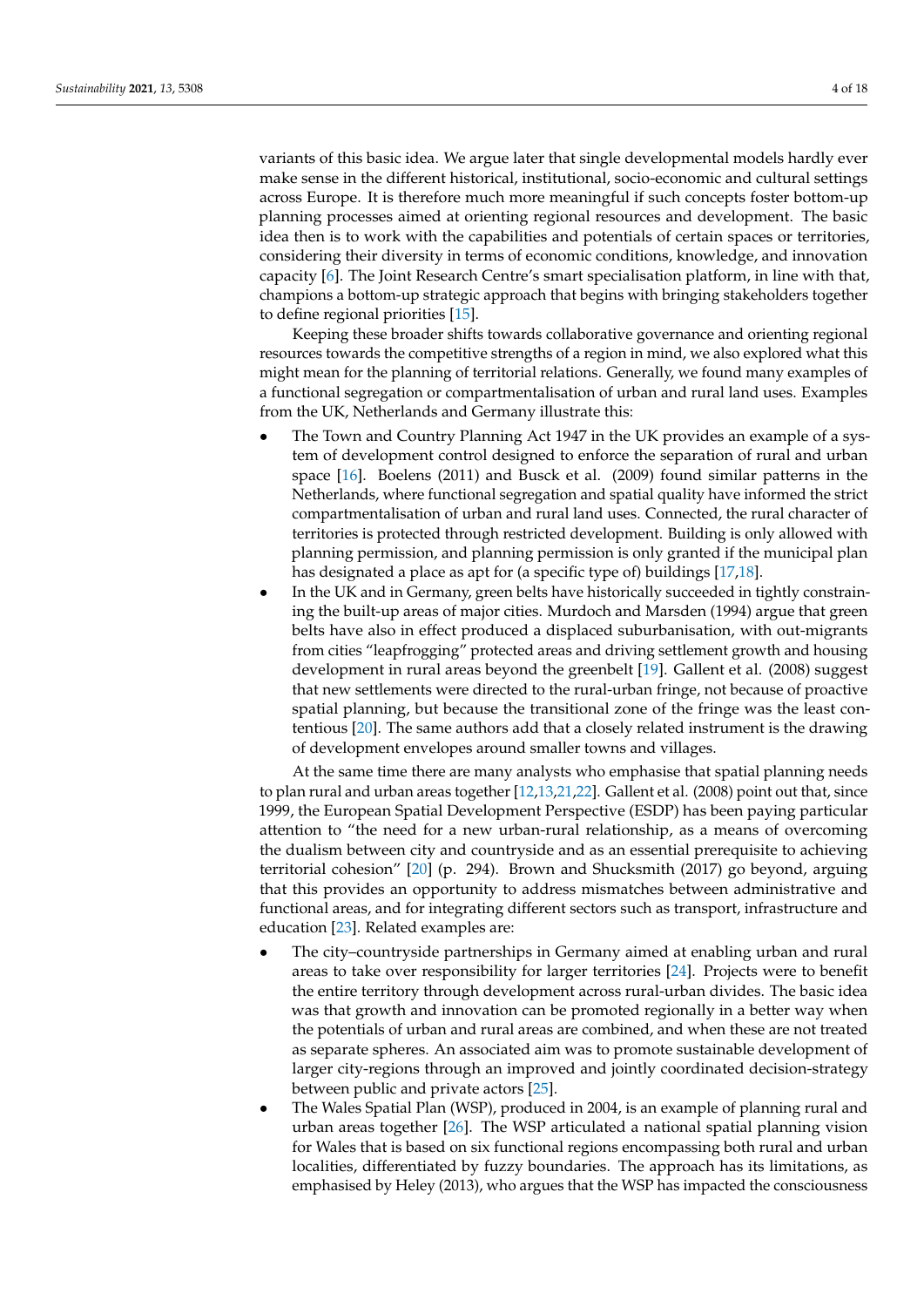and networks of policy makers and political actors, while its ability to shape and instigate change "on the ground" has been limited [\[27\]](#page-17-8).

On the basis of this brief review of recent research, we can summarise that, overall, a shift towards a more holistic view of territories in spatial planning and programming is recognised and seen as desirable. Romeo (2015) emphasises that the operationalisation of such an approach is not straightforward, and that many advocates of a spatially integrated development may underestimate the complex operation of economic and social sectors across multiple scales. He adds that integration across sectors might exceed the coordination capacity of local authorities [\[1\]](#page-16-0).

In line with the results of our review, we pay in our empirical analysis particular attention to the connections between a more balanced territorial development, the planning process as such, and the role of civic engagement in this process. Other aspects that we look out for include the key features of more distributed and collaborative models of planning and decision-making, and the mechanisms, territorial governance processes and instruments that are linked with plan implementation.

# <span id="page-4-0"></span>*1.3. Key Questions Addressed in This Article*

The overarching question we ask in this article is if and how more beneficial territorial relations can be planned, and what complementary territorial governance arrangements are needed. Attention in the analysis and discussion is paid to the connections between territorial governance arrangements on the one hand, and rural-urban interactions and synergies, cross-sectoral interaction and cooperation and socio-economic development, on the other hand. Related to this, we ask whether and how the relations between urban, peri-urban and rural areas are actually being considered in current territorial governance arrangements and in spatial planning.

Concerning the effectiveness of planning, we ask whether and at what stages civil society organisations play a role in the plan elaboration process. Finally, what further mechanisms are in place to ensure plan implementation, and what is the role of complementary policy tools?

We think that these research questions and the related analysis and discussion are in several respects important and timely: First, a more sustainable and territorially integrated development is becoming increasingly important in global, EU and national-level policy making. Second, there is ample scope for better information on good practice in spatial planning and planning and territorial governance among European countries and regions, and beyond. Third, we still need to better understand how an effective interplay between spatial planning and territorial governance can contribute to achieving a more sustainable development.

### **2. Methodology and Empirical Basis**

### *2.1. Methodology, Analytical Framework and Criteria*

The approach used for this analysis combines regional case studies with rapid appraisals, the analysis of published data, expert judgement and triangulation. The use of a regional case study approach ensures that the strategies, plans and governance processes identified in each of the regions are analysed with close attention paid to the unique mix of resources, structures, formal and informal institutions, aspirations and development trajectories that each region features. In line with this approach, we do *not* aim to compare across regions, but rather to look at territorial relations and governance using the lenses of integrated and participatory development. The diverse set of seven regions and plans allows us to examine and illustrate planning processes and governance arrangements in quite different circumstances. The cooperation between practitioners and specialists from the different countries in this analysis provides deep insights into how territorial relations are addressed in different national contexts.

The analytical framework presented in Table [2](#page-5-0) draws out 12 criteria that—based on the reviewed literature—appear most effective in exploring the functioning of a more balanced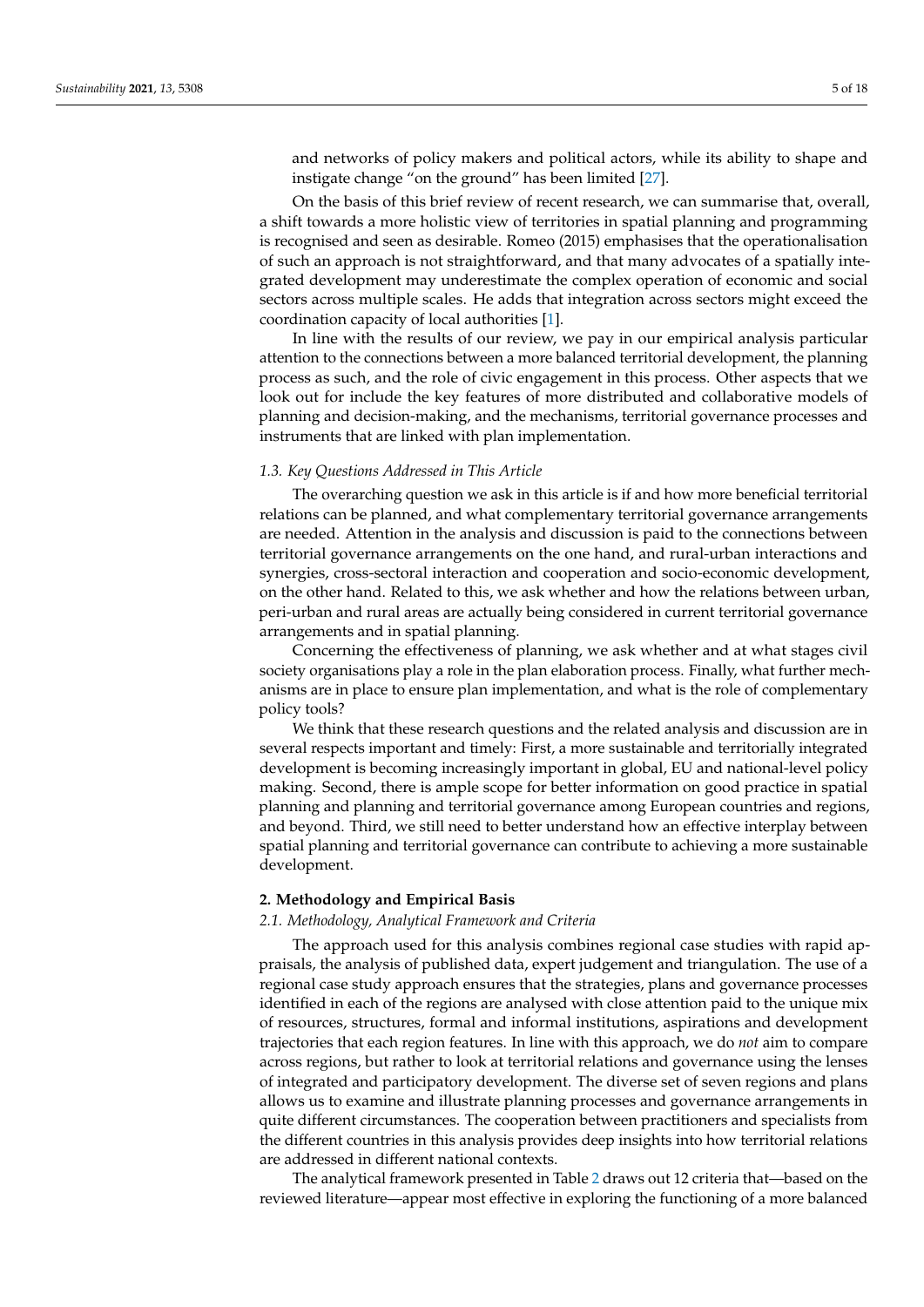and territorially integrated development planning. The criteria used in the analysis are grouped into the three broad dimensions: "Territorial relations and development"; "Civic engagement and planning process"; and "Coherence in territorial governance". It is recognised that some aspects, like "Collaborative governance and transparency" could also be understood as transversal, and therefore, equally relevant to any of the three dimensions.

**Table 2.** Key dimensions and aspects (criteria) of a more balanced and territorially integrated development planning.

<span id="page-5-0"></span>

| <b>Territorial Relations and Development</b> | Civic Engagement and Planning<br><b>Process</b> | <b>Coherence in Territorial Governance</b> |  |  |  |
|----------------------------------------------|-------------------------------------------------|--------------------------------------------|--|--|--|
| (1) Role of mutually beneficial relations    | (5) Level and quality of civil society          | (9) Connections between planning and       |  |  |  |
| between urban, peri-urban and rural areas    | involvement                                     | regional development strategies and        |  |  |  |
| (2) Strengthening of local economic          | (6) Integrating across socio-cultural,          | actions                                    |  |  |  |
| relations and fostering cross-sectoral       | environmental and economic                      | (10) Connections with financial            |  |  |  |
| relations                                    | domains                                         | instruments                                |  |  |  |
| (3) Improving the use of given resources     | (7) Coordination across multi-level             | (11) Measures supporting an equitable and  |  |  |  |
| and using regional strengths                 | governance system                               | inclusive development                      |  |  |  |
| (4) Significance of sustainable development  | (8) Collaborative governance and                | (12) Coherence in territorial governance   |  |  |  |
| goals and resilience                         | transparency                                    | instruments                                |  |  |  |

Source: Authors' compilation based on the results of the literature review.

The basic assumption underlying the empirical analysis presented in this article is that favourable manifestations in the dimensions of "Civic engagement in the planning process" and "Coherence in territorial governance" lead to a more balanced and territorially integrated development (represented by the dimension "Territorial relations and development"). Integrating across socio-cultural, environmental and economic domains (Criterion 6), for example, tends to contribute to an improved use of given resources and of regional strengths (Criterion 3), as well as sustainable development goals and resilience (Criterion 4). If in turn plans are linked with regional development strategies and actions (Criterion 9) and with financial instruments (Criterion 10), territorial development goals can be more effectively achieved. The simple examples illustrate that, what was described earlier as orchestration, plays a central role in the analysis and discussion.

## *2.2. Empirical Basis*

The seven regional case studies that are the basis for the empirical analysis—Ede, Frankfurt/Rhein-Main, Styria/Graz, Helsinki, Lisbon, Lucca, Mid Wales—were carried out in the EU-funded Horizon 2020 ROBUST project which focusses on enhancing rural-urban relations [\[28\]](#page-17-9) (see Figure [1\)](#page-7-0).

The seven regions represent typical rural-urban settings in Europe. The cases were deliberately chosen to represent a broad spectrum of situations regarding jurisdiction, spatial and temporal scales, etc. to obtain a richer picture. At the same time, we recognise in each single case that scale differences and the interplay in a multi-level spatial planning system with differences in allocation of power and responsibilities matter. However, in this article we are more interested in the strengths and limitations of planning in a particular situation, i.e., at a *given* spatial and temporal scale, and in its respective connections with territorial development and programming.

Table [3](#page-6-0) provides as background information a summary overview on the seven regions as well as a simple characterisation based on area size (sqkm), population density (inhabitants/sqkm) and population change (% p.a.). The data indicate that there is one region with a low population density and significant depopulation (Mid Wales). Two regions have a very high population density and significant increases in population (Frankfurt/Rhein-Main, Lisbon). All other regions have a population density of around 200–400 inhabitants/ $km^2$  and population changes of around  $+1\%$  p.a. Lucca stands out with an average population density and a slightly decreasing population. The plans that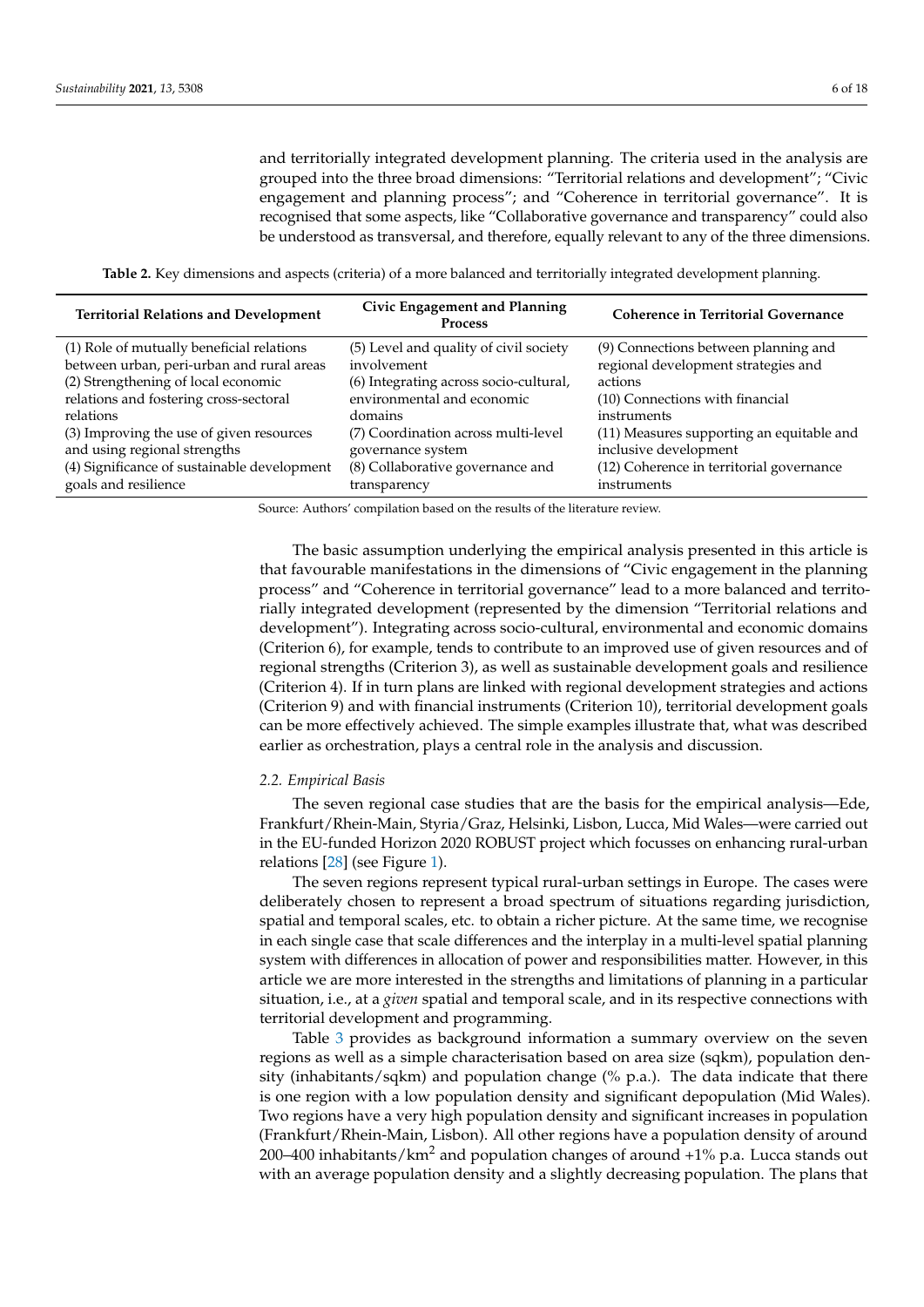<span id="page-6-0"></span>

|                                        | Area            | Population        |             |                                                                                                                                                        |  |  |  |
|----------------------------------------|-----------------|-------------------|-------------|--------------------------------------------------------------------------------------------------------------------------------------------------------|--|--|--|
| <b>Region</b>                          | km <sup>2</sup> | Density inh./sqkm | Change ** % | Central Challenge in Regional Development*                                                                                                             |  |  |  |
| Ede, NL                                | 318             | 364               | $+0.9\%$    | Increased provision of ecosystem services,<br>diversification and territory-based cooperation                                                          |  |  |  |
| Frankfurt/Rhein-<br>Main,<br><b>DE</b> | 2458            | 960               | $+1.2\%$    | Rebalancing economic and environmental goals,<br>increasing ecosystem services provision and quality<br>of life                                        |  |  |  |
| Helsinki, FI                           | 9568            | 176               | $+1.0\%$    | Achieving a balanced development of the larger<br>metropolitan region and strengthening of local<br>economic relations                                 |  |  |  |
| Lisbon<br>Metropolitan<br>Area, PT     | 3015            | 944               | $+1.3%$     | Strengthening of local economic relations for a<br>harmonised and integrated territorial development                                                   |  |  |  |
| Lucca Province,<br><b>IT</b>           | 1773            | 220               | $-0.1%$     | Valorising territory, landscape and cultural heritage,<br>and preserving social, environmental and cultural<br>values                                  |  |  |  |
| Mid-Wales, UK                          | 17,034          | 60                | $-0.2%$     | Encouraging smart growth, maintaining landscapes,<br>natural resources, and the distinctive Welsh culture<br>and language                              |  |  |  |
| Metropolitan<br>Area of Styria, AT     | 1890            | 261               | $+1.1%$     | Fostering intercommunal cooperation in public<br>infrastructure, social services, new businesses and<br>cultural activities, enhancing quality of life |  |  |  |

**Table 3.** Brief characterisation of the seven regions.

and current goals.

we refer to, and plan implementations, reflect these differences in challenges, opportunities

Source: Own compilation. \* as expressed in regional development strategies, plans (and similar). \*\* last 5 years in % p.a.

The entry point into the analysis was a review of relevant studies, policy and strategy papers. One central element in the review was a rapid appraisal of a key spatial planning instrument currently or previously used in the respective case study region and considered important by regional experts.

The review and rapid appraisal of real-life examples of spatial planning, plans and plan implementation helped to better understand the status quo and to acquire information about the strategic frameworks used. All regional teams carrying out rapid appraisals were given detailed guidelines on how to carry out the rapid appraisals. The guidelines included checklists and a common reporting template to ensure the equivalence of the information gathered. We then sought complementary information in the form of published studies and statistics, as well as expert judgement, complementing the obtained information and checking its validity. The experts involved in data collection, joint reflection and triangulation are included as co-authors of this paper.

Table [4](#page-7-1) provides an overview of the spatial planning instruments currently or previously used in the same case study regions.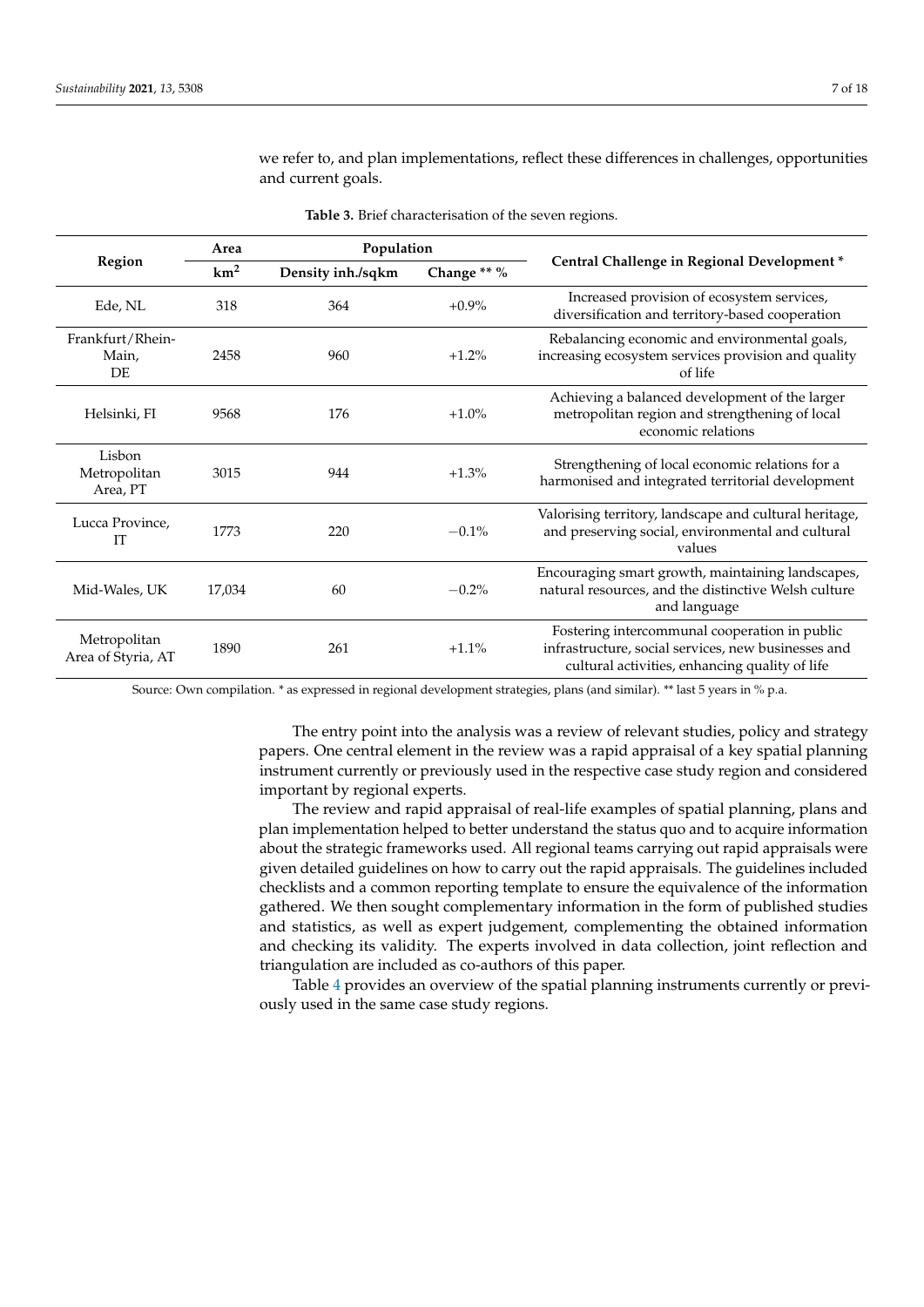<span id="page-7-0"></span>

**Figure 1.** The seven study regions. **Figure 1.** The seven study regions.

| Table 4. Key spatial plans and laws in the case study regions. |  |  |
|----------------------------------------------------------------|--|--|
|----------------------------------------------------------------|--|--|

<span id="page-7-1"></span>

| Name                                                                                   | <b>Brief Description</b>                                                                                                                                                                      | Type *     | Year | Ref. **          |
|----------------------------------------------------------------------------------------|-----------------------------------------------------------------------------------------------------------------------------------------------------------------------------------------------|------------|------|------------------|
| Dutch Environment and Planning<br>Act and its implementation in Ede                    | Aims to enhance the place-based integration of existing spatial<br>planning, environmental and nature-oriented regulatory<br>frameworks.                                                      | SP         | 2016 | EDE4             |
| Regional Land Use Plan<br>Frankfurt/Rhein-Main and its<br>update                       | A tailor-made modification of land use planning which covers<br>the area of 75 (from 1 April 2021: 80) municipalities and is<br>elaborated by the Regionalverband FrankfurtRheinMain.         | <b>LUP</b> | 2010 | FRA1             |
| Law on Planning and<br>Development of the Province of<br>Styria and its regions        | The law defines the tasks of the province and of its seven<br>regions and the scope for intercommunal projects to be financed<br>by the regions.                                              | TP         | 2018 | GRA1             |
| Agreement on land use, housing<br>and transport in Helsinki region<br>(MAL)            | The 14 municipalities in Helsinki region cooperate in land use,<br>housing and transport. MAL describes the common intent,<br>including a shared land use plan and housing strategy.          | RP         | 2020 | HEL1             |
| Regional Spatial Plan for Territory<br>of Lisbon Metropolitan Area<br>(PROT-AML)       | The aim is to enable a coherent structuring of the Lisbon<br>Metropolitan territory. It is a strategic plan that is to achieve its<br>goals is by integrating norms into the Municipal Plans. | SP         | 2002 | LIS <sub>2</sub> |
| Law of Tuscany Region 65/2014<br>and its implementation in Lucca<br>Province           | The aim is to enhance sustainable development, counteract land<br>consumption and promote the multifunctional role of the rural<br>territory. Public participation in drawing up the plans.   | TP         | 2014 | LUC1             |
| Wales Spatial Plan (WSP), now:<br>National Development<br>Framework (NDF) <sup>1</sup> | Strategy for sustainable development with national spatial<br>priorities across key sectors, including health, education,<br>housing, economy, environmental and landscape management.        | <b>SP</b>  | 2008 | MWA1             |

Source: Own compilation. \* Type of planning (LUP = Land Use Planning; SP = Spatial Planning; RP = Regional Planning; TP = Territorial Planning). \*\* Note: The reports mentioned in column "Ref." (e.g., EDE4) can be downloaded at: <http://rural-urban.eu/> (accessed on 28 April 2021). <sup>1</sup> The WSP has meanwhile been replaced by the National Development Framework (NDF).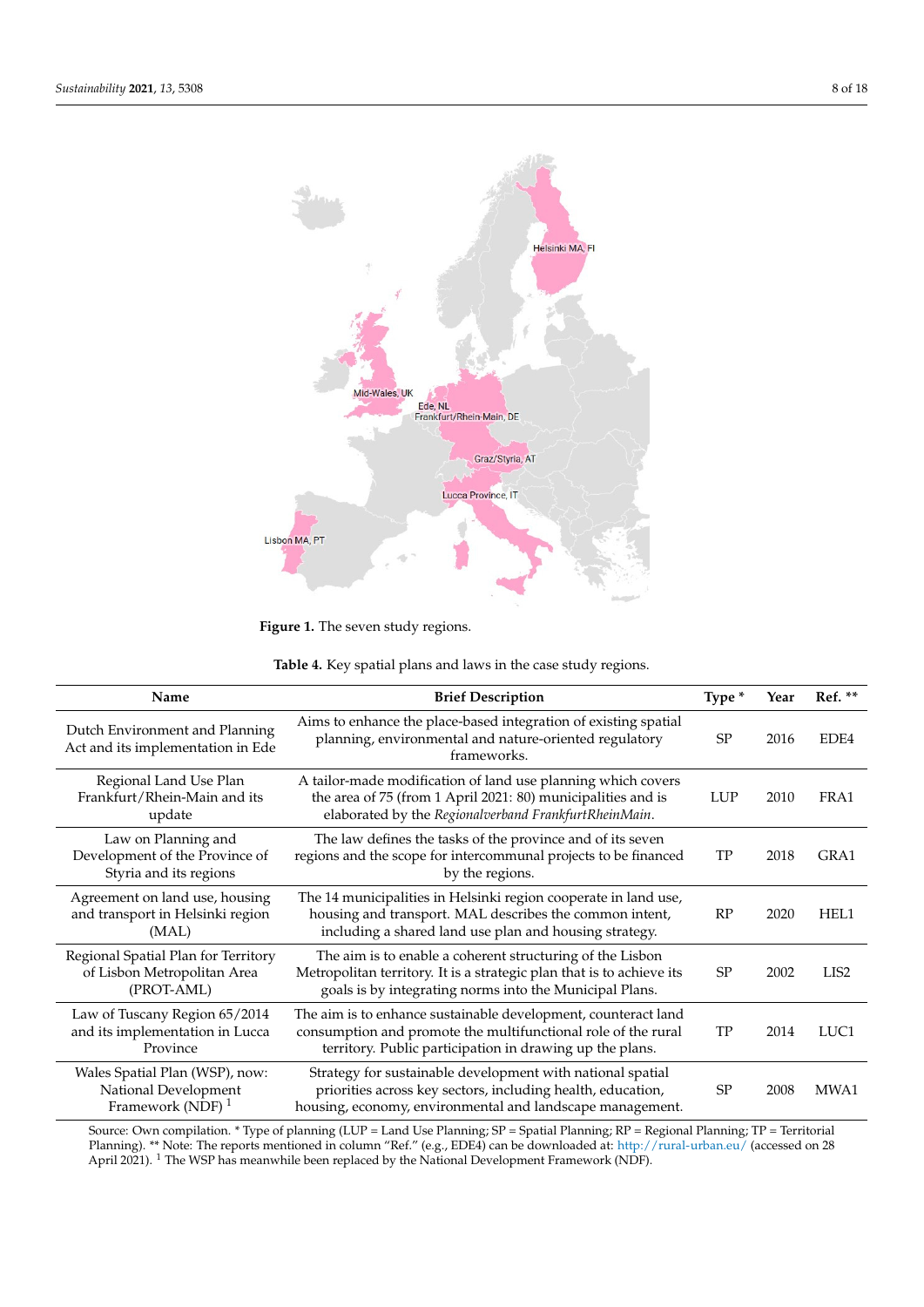# **3. Analysis and Discussion**

The analysis and discussion follow the three research questions identified in Section [1.3:](#page-4-0)

- The role that the relations between urban, peri-urban and rural areas play in current territorial governance arrangements and in spatial planning.
- The role civic engagement plays for the outcomes of spatial planning.
- The mechanisms, processes and instruments that are in place to ensure plan implementation.

# *3.1. The Roles That the Relations Between Urban, Peri-Urban and Rural Areas Play in Spatial Planning and in Current Territorial Governance Arrangements*

In the following discussion, we examine how much the creation of mutually beneficial relations between urban, peri-urban and rural areas is an explicit goal (Criterion 1); what are the aims of the strengthening of local economic relations and fostering of cross-sectoral relations (Criterion 2); how much improving the use of given resources and using regional strengths is an important consideration (Criterion 3); and what is the significance of sustainable development goals and resilience measures(Criterion 4).

Across the seven regions and plans, it is apparent that interests and goals differ significantly between urban, peri-urban and rural areas. Policymakers and planners tend to see cities as economic engines supported through agglomeration, creative capital and innovation, while the countryside is viewed as a place for food production, resource extraction and recreation. It is therefore not surprising that the related governance arrangements and planning processes involve trade-offs, and thus, deliberating and prioritisation. A topical example in several regional study areas (Ede, Frankfurt/Rhein-Main, Lucca) is the question of whether the further expansion of business areas in immediate proximity to urban cores is worth more than the maintenance of the capacity to produce food regionally and locally, or more than opportunities for recreation, high nature value areas and related qualities of life.

Scale differences matter in such assessments. Frankfurt/Rhein-Main, for instance, focusses on a meso-level administrative coordination of land use, including democratic control and accountability aspects, whereas Ede is much more focussed on incorporating social and economic development considerations and using participatory approaches to achieve that. In Italy, the municipal planning scale is the most incisive in terms of territorial transformations. Key questions in Lucca Province are how spatial planning can contribute to promoting multifunctional and sustainable agriculture and food systems in peri-urban areas, and how urban sprawl can be restricted, and thus, the environment and landscape protected [\[29\]](#page-17-10). The Regional Land Use Plan in Frankfurt/Rhein-Main also aims at conserving open space, but it covers a much larger area, representing a continuum from urban to rural with the majority being peri-urban. The Regionalverband adopts a broad view of spatial planning by defining the fostering of sustainable regional development as the overarching goal [\[30\]](#page-17-11).

Irrespective of differences in scale, do we see evidence in the seven regional examples that current territorial governance arrangements and spatial planning pay particular attention to the interdependencies between urban, peri-urban and rural areas, and to fostering more beneficial territorial relations?

Conventional land use planning tends to focus on allocating alternative land uses (and thus activities, revenues, etc.) in a way that is perceived by public sector decisionmakers and planners as maximising benefits for an area [\[31\]](#page-17-12). Given and planned public infrastructure, like train lines and stops, is usually considered when allocating land uses, as well as factors like trends in population density and expected housing requirements. The Frankfurt/Rhein-Main case illustrates this well. The ongoing reform of the planning process aims at widening perspectives by also considering quality of life and sustainability goals, and making these goals more explicit in spatial planning [\[30\]](#page-17-11).

The Helsinki region, Lisbon Metropolitan Area, Province of Lucca and Metropolitan Area of Styria/Graz cases highlight the objective of territorial integration across rural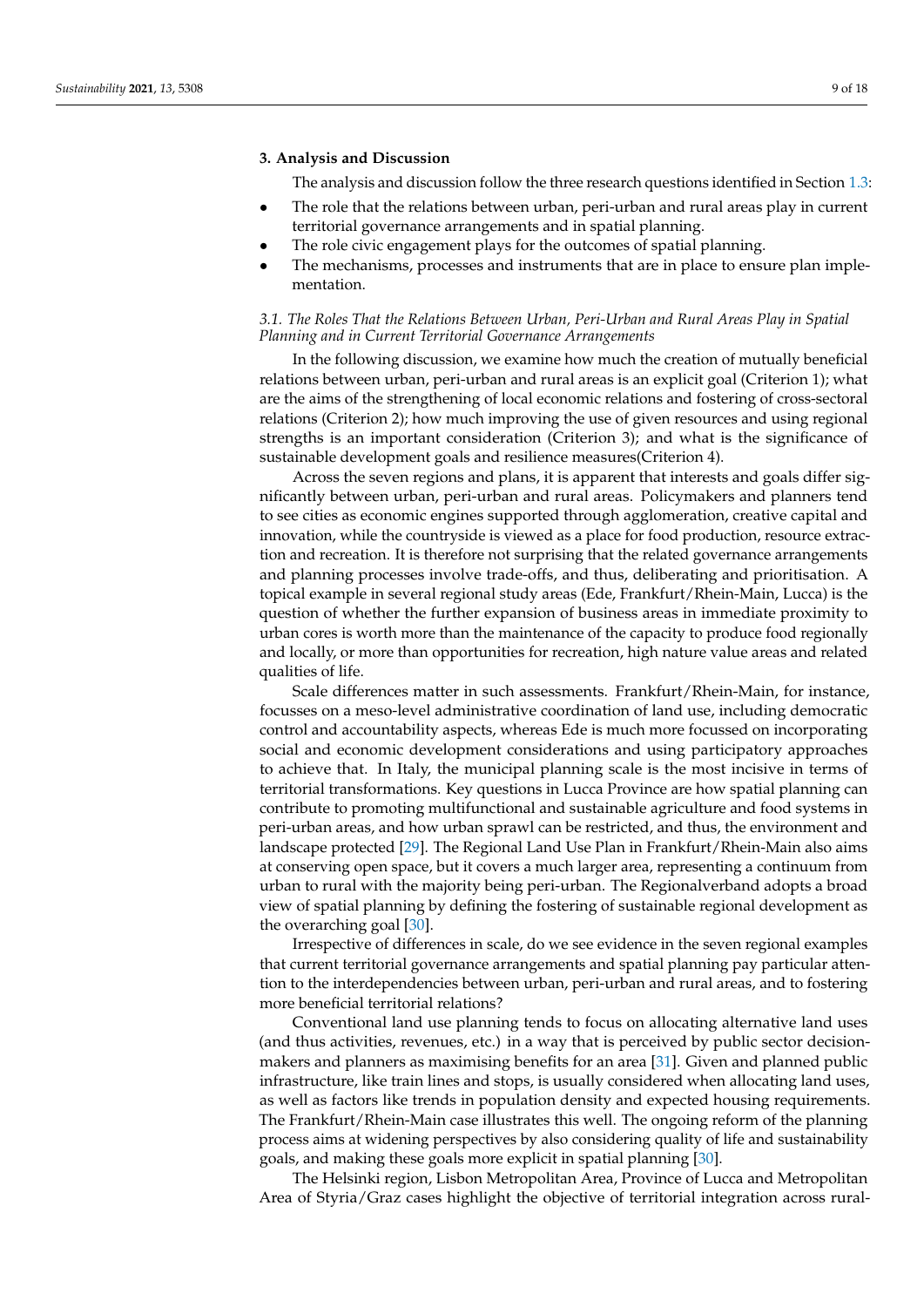urban boundaries. In Styria/Graz, the roles of the province and of the regions are explicitly defined by the Law on Planning and Development, which is meant to provide a sound basis for cooperation and innovative rural-urban interaction. The Metropolitan Area of Styria is characterised by a substantial rate of immigration, while the more rural parts of the region need to manage the demographic downturn of young and well-educated people and its related effects. A key instrument in fostering a more integrated territorial development is the regional development budget, which is drawn from provincial and municipal resources and allocated to intercommunal projects [\[32\]](#page-17-13). In contrast, the MAL agreement in Helsinki region focusses on developing city regions in an environmentally sustainable way. It does not explicitly address enhancing rural-urban interactions. At the same time, a key question for decision-makers in Helsinki and the more rural Uusimaa region is how to locally facilitate the creation of new joint planning practices [\[33\]](#page-17-14). Similarly, PROT-AML in Lisbon Metropolitan Area is the plan of a mainly urban area with guidelines that primarily focus on urban problems. Its rural dimension is mostly expressed in terms of controlling urban pressure and identifying important economic activities in rural areas [\[34\]](#page-17-15).

Regarding an integrated urban-rural planning, the example of how some PROT-AML guidelines are implemented at the Municipal Master Plan level is helpful. One of the 17 territorial units of the planning region is the Northern Agricultural territory, with economically important agricultural activities. The pressures caused by the disorganised occupation of the territory by dispersed industrial developments and insufficiently planned growth of urban centres are jeopardizing the functioning of the territory, and specifically farming activities. Spatial planning, including in neighbouring territories, focusses on better concentrating the housing supply and space for economic activities in urban centres. At the same time, initiatives in specific tourism niches, including in rural areas, are promoted to achieve a more integrated development [\[34\]](#page-17-15).

In Italy, in the 1970s, spatial planning became a competence of the regions and, therefore, each region issued its own law governing the territory. All these laws are inspired by an urban-centric vision. However, in some regions, principles that recognise the role of rural spaces for sustainable development were introduced. In the region of Tuscany, for example, the Urban Planning Law 65/2014 aims to enhance landscape heritage for sustainable development, counteract land consumption and promote the multifunctionality of the territory. Still, the abandonment of peri-urban agricultural areas is widespread, which is why Galli and Rovai (2018) argue that a new vision of territory is needed that can offer a higher quality of life and well-being. The same authors continue to argue that, from the spatial planning point of view, the law formally recognises the strategic role that rural territories have for sustainable development and enhanced relationships between the city and countryside. However, in practice, the related governance is limited to regulating building permissions [\[29\]](#page-17-10). Galli and Rovai (2018) conclude that the meanings and the potentials that agricultural activities could gain, in view of reciprocal and less-conflictual linkages with urban areas, are not sufficiently considered [\[29\]](#page-17-10). This resonates with Heley's analysis of the Wales Spatial Plan, which identifies the region's ecosystems as of primary importance to its social and economic fabric, while falling short in fostering development through agricultural innovation and tourism, protecting landscapes and enhancing their function in addressing the challenges of climate change [\[26\]](#page-17-7).

In summary, there are few indications of a more balanced, sustainable and territorially integrated development be recognised. The creation of mutually beneficial relations between urban, peri-urban and rural areas (Criterion 1) and the strengthening of local economic relations and fostering of cross-sectoral relations (Criterion 2) are explicit goals in Ede, Lisbon and Lucca. In other regions, the relations between urban, peri-urban and rural areas play only indirect or implicit roles in spatial planning. Where this is the case, this is in conjunction with other planning goals such as containing urban expansion (as in Frankfurt/Main) or maintaining environmental and rural assets. The Ede example illustrates the potential, as well as the challenges, of downscaling rural-urban coordination. Generally, there are only limited indications of the aim to explicitly foster more benefi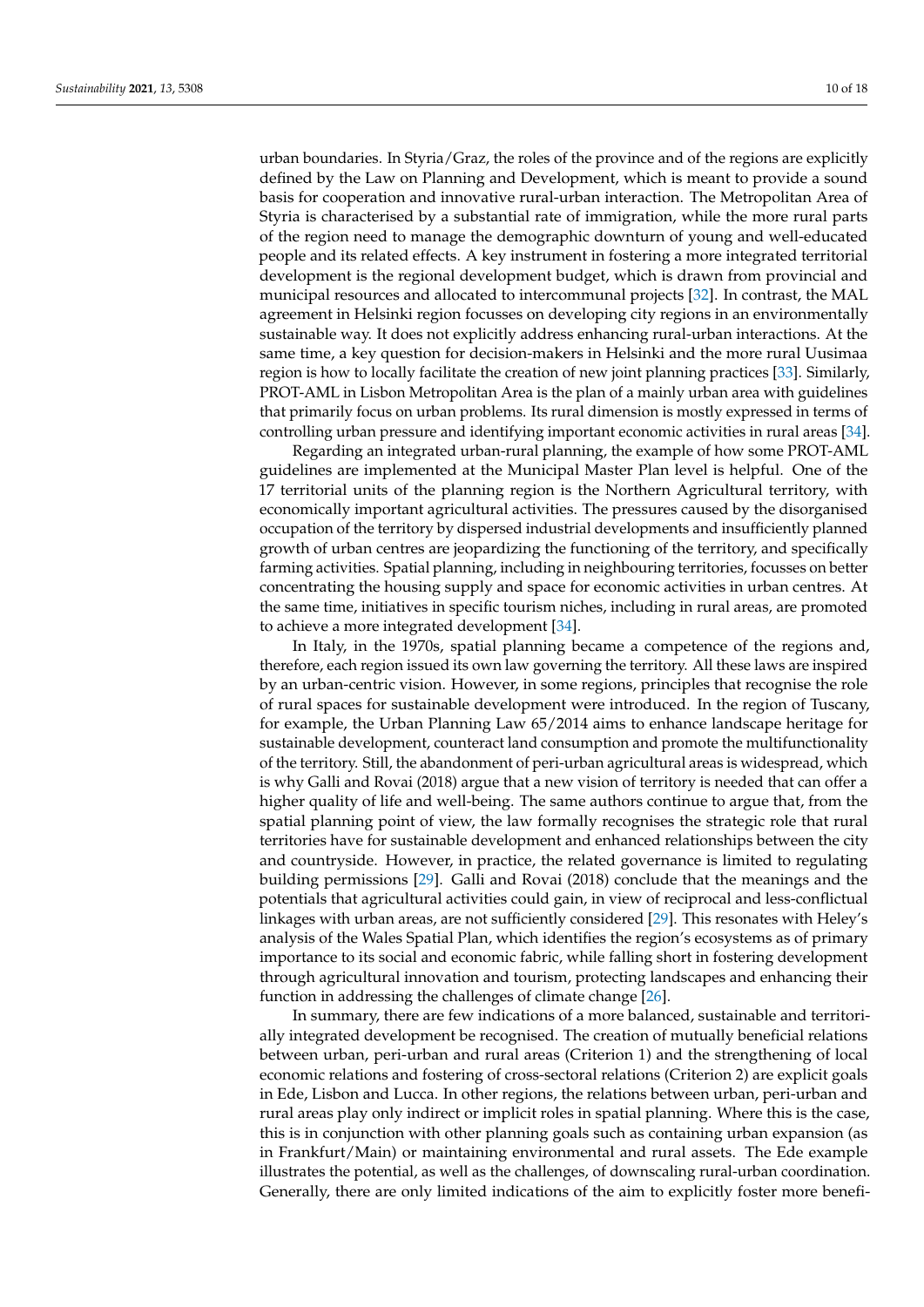cial relations between urban, peri-urban and rural areas through spatial planning. The findings are supported by comparable analyses by Harrison (2010) [\[35\]](#page-17-16), Harrison and Heley (2015) [\[36\]](#page-17-17) and Coombes (2013) [\[37\]](#page-17-18). Improving the use of given resources and using regional strengths is an important consideration (Criterion 3) in most regions, and the same applies to the significance of sustainable development goals and resilience (Criterion 4).

### *3.2. The Role Civic Engagement Plays for the Outcomes of Spatial Planning*

In the following discussion, we explore how the nature of spatial planning and decision-making changes when citizens and private and non-profit sectors are involved. The related criteria are as follows: "Integrating across socio-cultural, environmental and economic domains" (Criterion 5), "Coordination across multi-level governance system" (Criterion 6), "Level and quality of civil society involvement" (Criterion 7) and "Collaborative governance and transparency" (Criterion 8).

Some regional examples illustrate in what ways civil society engagement can matter in planning processes and for planning outcomes. The Regionalverband Frankfurt/Rhein-Main's governing body, the *Regionalvorstand* (regional board) provides an example of a more formalised practise of civil society involvement. The 30 members of the regional board represent civil society in the form of trade unions, chamber of crafts, chamber of industry and commerce, etc. Some board members have an advisory role or guest status [\[30\]](#page-17-11). Equivalent evidence of new forms of governance and civil society involvement can also be in the Netherlands. The NEPA framework redistributes policy responsibilities between national, provincial and municipal administrations, thereby giving municipalities a more prominent role in integrating regulatory frameworks. The Ede municipality, for example, explores a more flexible, tailor-made NEPA implementation. A related goal is to increase stakeholder participation and involvement in policymaking [\[38\]](#page-17-19).

In the impact assessment of the MAL agreement in Helsinki, the transparency of the planning process is considered particularly important. Key issues include the use of information in decision-making and the role of open discussions, also including residents [\[33\]](#page-17-14).

Preparation of the PROT-AML in the Lisbon Metropolitan Area was supported by an advisory committee that includes members of national- and local-level public administrations representing territorial, environmental, economic, social and cultural interests [\[34\]](#page-17-15). Pina (2018) points out that those advisory committees which support plan preparation are led mostly by legal compliance, thus missing the opportunity to generate a truly reflective and strategic insight into plan development [\[34\]](#page-17-15).

The Law of Tuscany Region 65/2014 includes public participation for drawing up the territorial plans. Citizens have the right of access to administrative documents related to territorial governance. Arcuri et al. (2018) point to the need to activate new kinds of relationships with civil society organisations and that sharing the related knowledge and experiences can help overcome limitations in planning [\[39\]](#page-17-20). Limiting factors are the technical language used by planners and the resistance of decision-makers to participatory processes [\[40\]](#page-17-21).

Oversight and delivery of the Spatial Plan in Wales was in the hands of Area Groups that were established for each region and comprised representatives from the private, public and third sector. The role of these groups was to align institutional investments and provide a forum for collaborative planning within and across rural and urban contexts [\[26\]](#page-17-7). Table [5](#page-11-0) provides a summary overview.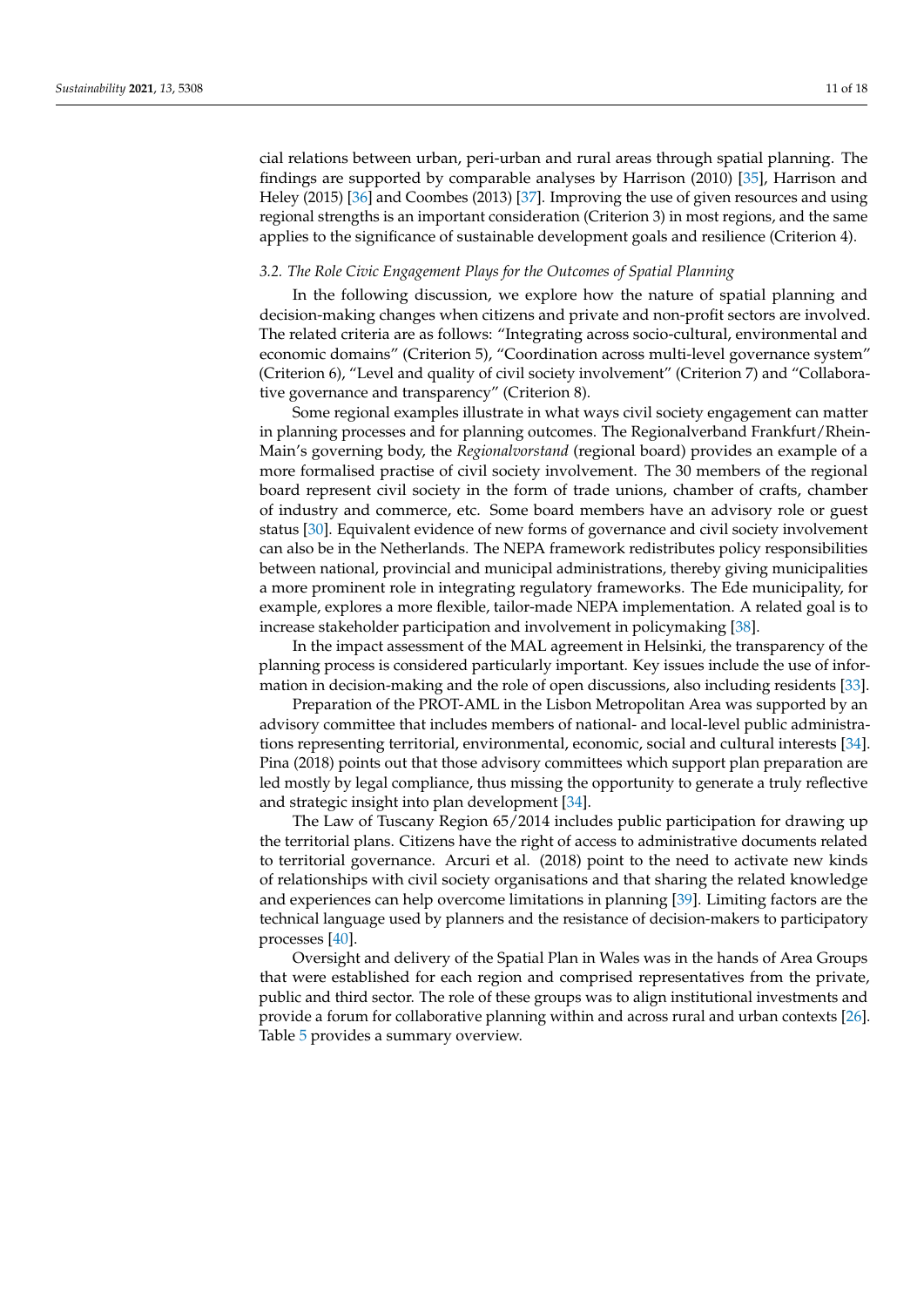<span id="page-11-0"></span>

| Region                                                                        | <b>Type of</b><br>Planning | Level of CS<br>Involvement | Kind and Role of<br><b>CS</b> Involvement |
|-------------------------------------------------------------------------------|----------------------------|----------------------------|-------------------------------------------|
| Dutch Environment and Planning Act, implementation in Ede                     | <b>SP</b>                  | medium                     | stakeholders                              |
| Regional Land Use Plan Frankfurt/Rhein-Main                                   | <b>LUP</b>                 | medium                     | representative                            |
| Law on Planning and Development of the Province of Styria and its<br>regions  | TP                         | medium                     | stakeholders                              |
| Agreement on land use, housing and transport in Helsinki region<br>(MAL)      | RP                         | medium                     | open discussions                          |
| Regional Spatial Plan for Territory of Lisbon Metropolitan Area<br>(PROT-AML) | <b>SP</b>                  | medium                     | advisory<br>committee                     |
| Law of Tuscany Region 65/2014, implementation in Lucca Province               | TP                         | high                       | citizens,<br>stakeholders                 |
| Wales Spatial Plan, now National Development Framework (NDF)                  | <b>SP</b>                  | medium                     | representative                            |

**Table 5.** Levels and kinds of civil society engagement.

Source: Own compilation.

In summary, our examples suggest that participation and partnerships that link public, private and non-profit sectors still tend to play only a partial role in spatial planning processes. The reality of implementation might sometimes still be lagging. Integrating across socio-cultural, environmental and economic domains (Criterion 5) can be seen as a given in the different case studies. In respect to coordination across multi-level governance systems (Criterion 6), an increasing importance of the (micro-)regional and local level in the fine-tuning and implementation of policies and plans is clearly recognisable. Regarding the level and quality of civil society involvement (Criterion 7), it appears that environmental, agricultural and consumer groups, science, the church, unions and individual citizens could still contribute more to policy development, spatial planning and implementation, and not only within their specific spheres of influence. A more significant shift from top-down government to place-based approaches and civic engagement still remains to be seen. The main shortcoming that generally remains is the tendency to elaborate and discuss plans in expert committees and through institutional representation, which results in a limited realisation of collaborative governance and transparency (Criterion 8).

### *3.3. The Mechanisms, Processes and Instruments That Are in Place to Ensure Plan Implementation*

In the following analysis and discussion, we apply the four criteria subsumed under the heading "Coherence in territorial governance" in the analytical framework: "Connections between planning and regional development strategies and actions" (Criterion 9), "Connections with financial instruments" (Criterion 10), "Measures supporting an equitable and inclusive development" (Criterion 11) and "Coherence in territorial governance instruments" (Criterion 12).

The Law of Tuscany Region 65/2014, Italy, provides a telling example of the mechanisms, processes and instruments in place to ensure plan implementation. As the law is essentially a planning tool, it is not really concerned with the modalities and instruments that are necessary to activate the planning. Galli and Rovai (2018) emphasise that integration with existing policies and the dedication of sufficient financial resources to this are needed. Pilot projects are perceived as a suitable strategy for fostering implementation of territorial plans and achieving goals [\[29\]](#page-17-10). At the same time, it seems clear from the case study that spatial planning alone is insufficient in achieving more specific goals like enhancing rural-urban relations. Boosting rural livelihoods can be achieved through the valorisation of local food, but this requires additional instruments [\[29\]](#page-17-10).

Other regional case studies provide specific insights into the potentially highly effective interplay between different instruments and mechanisms: In Ede, the Netherlands, the need for complementary measures that foster implementation appears less pronounced,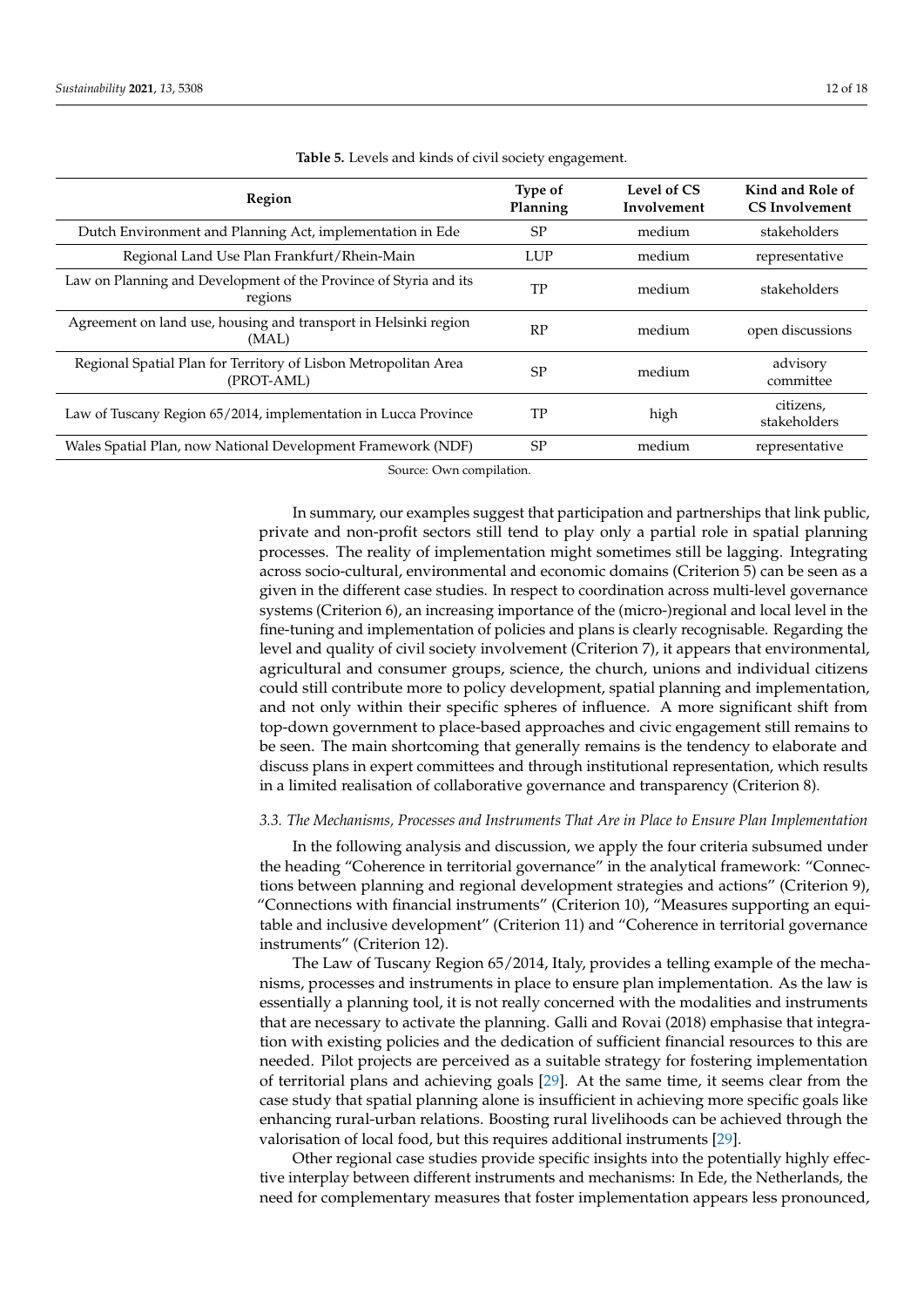as those enacting the plan are directly involved in the plan establishment. Planning agencies seek to foster implementation and positive change by integrating municipal food, environmental and spatial planning policies. Joint goals are being formulated and indicators identified for monitoring changes in more holistic ways. The aim of new and more flexible spatial planning instruments that are currently being elaborated is to task rural entrepreneurs to improve their environmental and spatial quality performance in line with wider objectives. Business development plans which do not fit in existing regulations can be negotiated with municipal authorities [\[40\]](#page-17-21). In Ede, the initiator of a project that does not fit in existing regulatory frameworks must seek planning permission. The start for this is a dialogue not only between the private entrepreneur and local government, but also between the entrepreneur and other local stakeholders. The approach aims at mobilising micro-level private funding for certain societal gains. In Ede, investors are asked to benefit society in return for a planning permission [\[38\]](#page-17-19).

In Frankfurt/Rhein-Main, Germany, individual municipalities are no longer free to determine the future use of land in their territories because their local plans (the standard legal requirement for planning permissions) must follow the Regional Land Use Plan, which is elaborated centrally. At the same time, all local government authorities within the Frankfurt/Rhein-Main agglomeration are encouraged to form networks to jointly tackle specific tasks. As a result, currently more than 20 groupings, associations or agencies are actively covering a broad portfolio of interests from public transport to pharmacy, from culture to universities, including private companies and the chambers of industry and commerce [\[30\]](#page-17-11). Integrating norms into the municipal plans in the Lisbon Metropolitan Area is also one of the ways to achieve the goals of strategic spatial planning. The Regional Land Use Programmes are to integrate national-level development priorities with sub-regional and local goals and strategies. The problem is that, so far, only 9 of the 18 municipalities implemented this approach, despite the strategic plan having been in force for 16 years. Pina (2018) argues that this delay is caused, on the one hand, by frequent changes in priorities and legislation at the national level and, on the other hand, by uncertainties that arise when concrete decisions about priorities need to be made. Other reasons include the lack of incentives, and the fact that the law had approved the plan did not impose a deadline for its transposition to the Municipal Master Plans [\[34\]](#page-17-15).

In the Metropolitan Area of Styria/Graz, the autonomous use of the financial resources that is enacted with the Law on Planning and Development clearly goes beyond spatial planning. It also includes provisions for regional development budgets and, for example, for more specific financial incentives for encouraging intercommunal cooperation. Bauchinger (2018) argues that such incentives are crucial not only in stimulating cooperative strategies, but also for considering the overall development of the Styrian regions, instead of continuing separate action. In this context, intercommunal cooperation is the main precondition to receive financial support for projects from the regional development budget. The law enhances the autonomy of regions, which in turn fosters the adaptation of measures to local needs, challenges and potentials [\[32\]](#page-17-13). The Helsinki region pursues similar strategies to execute the MAL agreement and related planning. While the cooperation of the city and its neighbouring municipalities in transport, housing and land use plans is in the centre, the cooperation is supported by the State with financial incentives. This support includes major investments in rail transport, cycling routes and public transport [\[33\]](#page-17-14).

One significant lesson from these different cases is that spatial planning must clearly, as Beattie (2010) put it, go beyond "jumbling simply everybody's ideal sector-based outcomes together" [\[35\]](#page-17-16) (p. 14). Instead, the focus needs to be on addressing societal needs and aspirations, as well as on guidelines that are deliverable and that will, as a result, be implemented. Beattie (2010) adds that planners need to move well beyond the rhetoric of integration, and that spatial planning must become a way of working to solve problems across organisations [\[41\]](#page-17-22).

The example of Lisbon suggests that continuity in higher-level frameworks, as well as in legally binding time schedules and agreements, is also important [\[29\]](#page-17-10). In the implemen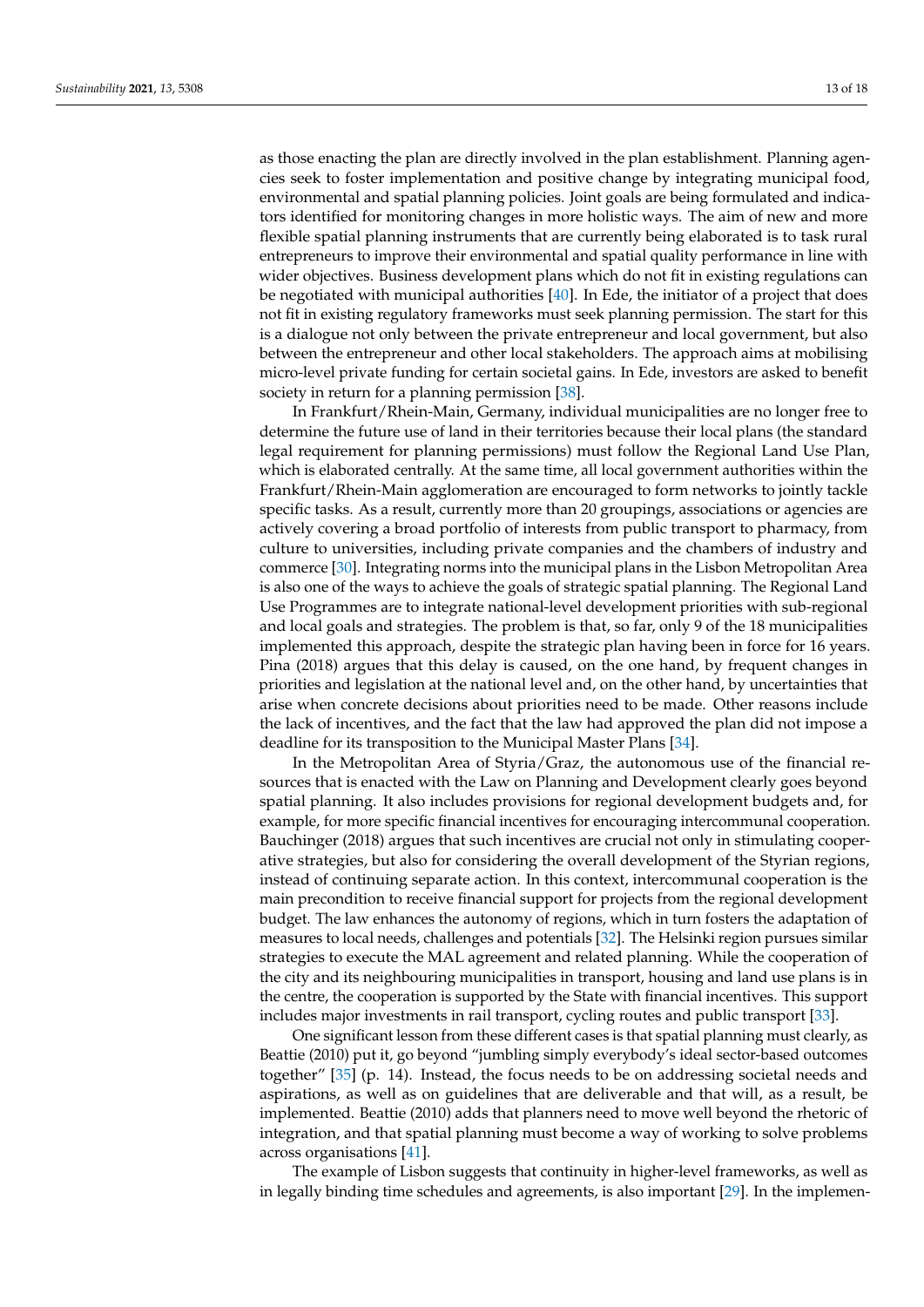tation of the *Stadt-Land-Partnerschaften* in Germany, the legal, financial and infrastructural conditions were found to be central for achieving goals [\[24](#page-17-5)[,25\]](#page-17-6). The Styria/Graz example reinforces the important role of funding and of suitable funding mechanisms in realising (spatial) plan outcomes. In this respect, Beattie (2010) warns that there is a risk that spatial planning activities might relapse into infrastructure programmes, and that regional preferences might simply be too different to central government's (infrastructure) preferences [\[41\]](#page-17-22).

Summing our arguments regarding coherence in territorial governance, we would emphasise how important it is that spatial planning tools are complemented by mechanisms and instruments that ensure effective implementation. Connections between planning and regional development strategies and actions (Criterion 9) play a central role in most regions, especially in Ede, Styria and Lucca. So far, only limited use has been made of connections with financial instruments (Criterion 10). Styria and Helsinki illustrate this approach. Measures supporting an equitable and inclusive development (Criterion 11) do not seem to play a significant role in the seven regions. Ede, Styria and Lisbon provide vivid illustrations of coherence in territorial governance instruments (Criterion 12). Our examples also show that context plays an important role: To try and overcome the limitations of high-density regulatory frameworks is an obvious goal in the Netherlands, where regulation and collective management are hugely important, while it might be much less important elsewhere. The active search for mutual benefits, like in the Ede and Lucca cases, between spatial planning tools and local food policy is an effective strategy for fostering the implementation of territorial plans. These findings are supported by research from Rodríguez-Pose (2009), who points to the trend towards place-based strategies [\[42\]](#page-17-23), as well as Woods (2009), who refers to the need to make connections [\[43\]](#page-17-24).

# *3.4. A Synopsis of Key Findings*

Table [6](#page-14-0) provides a synopsis of the functioning of a more balanced and territorially integrated development planning in the seven case study regions. Criterion marked "h" (high) indicate regions where a particular factor is very favourable, and "m" (moderate) denotes regions where a factor is somewhat favourable. Empty cells denote that a criterion does not play a significant role. The scoring is based on the information and examples provided in the previous sections and the best professional judgement of the author(s) from the respective region.

Related to "Territorial relations and development" (Dimension 1), two criteria stand out across the seven case study regions as playing a significant role: (1) "Improving the use of given resources and using regional strengths" (Criterion 3) and (2) "Significance of sustainable development goals and resilience" (Criterion 4). Based on all four criteria, Lucca, Lisbon and Ede, stand out. The relations between urban, peri-urban and rural areas are only explicitly considered in four out of the seven spatial plans.

Dimension 2 "Civic engagement and planning process" appears more favourable in Lucca and Styria. "Level and quality of civil society involvement" (Criterion 5) is favourable in six out of the seven regions. The intention of "Integrating across sociocultural, environmental and economic domains" (Criterion 5) is important in five regions.

Related to "Coherence in territorial governance" (Dimension 3), the only criterion that can be seen as (very) favourable in most of the case study regions is "Connections between planning and regional development strategies and actions " (Criterion 9). "Coherence in territorial governance instruments" (Criterion 12) is favourable in Styria, and somewhat less in Ede, Lisbon and Lucca. In consideration of all four criteria, only Styria stands out in respect of the coherence in territorial governance.

Based on our seven case studies we can, as initially hypothesised, recognise connections between "Civic engagement and planning process", "Coherence in territorial governance" and "Territorial relations and development". These, in terms of planning outcomes and important connections, are most clearly recognisable in Styria, Lucca and Ede. Overall, it can be seen that more beneficial territorial relations need more than (spa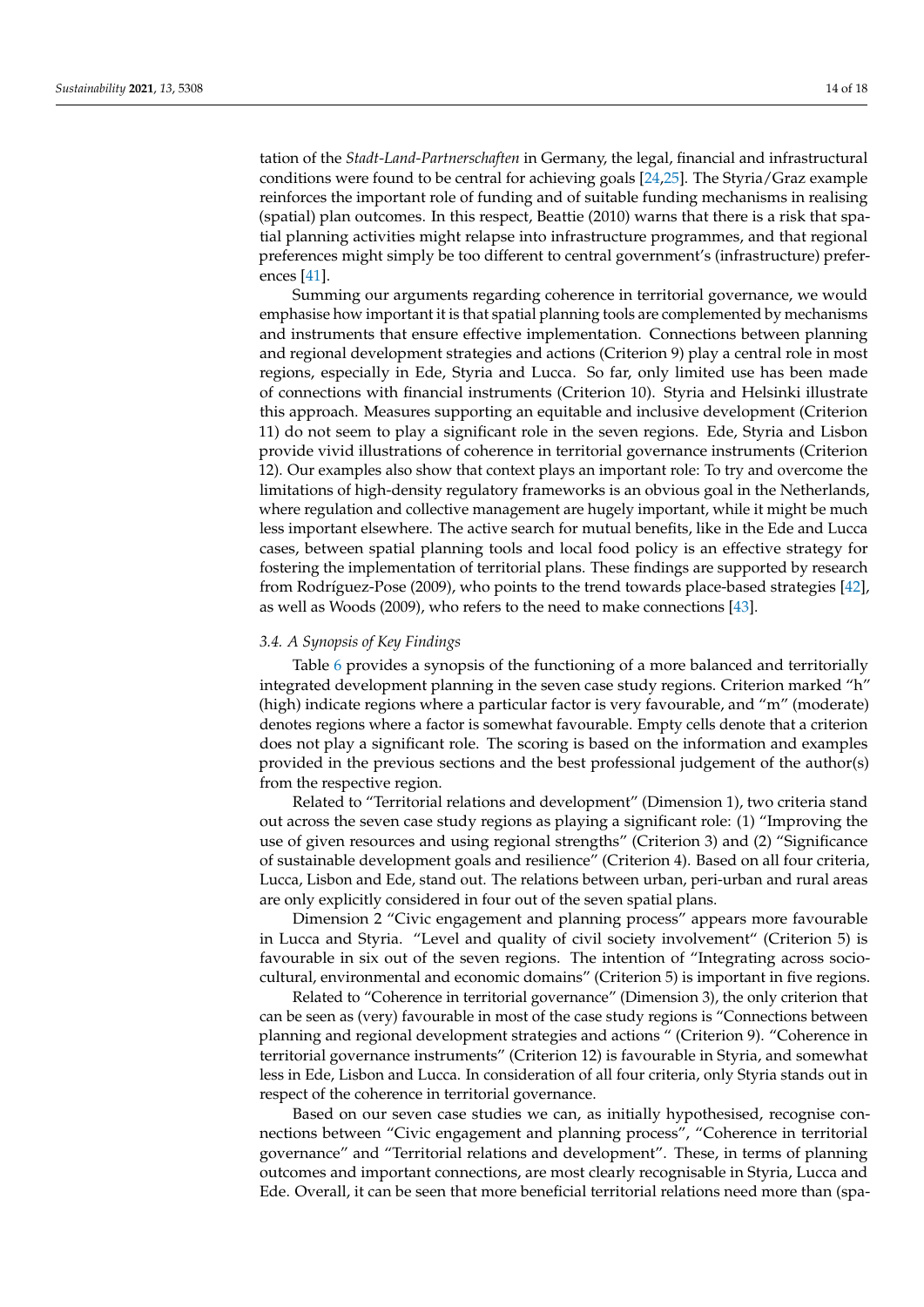tial) planning, and that complementary territorial governance arrangements are needed. However, a larger number of in-depth case studies is needed to establish these relations more firmly. The empirical analysis presented here is, as emphasised earlier, exploratory.

<span id="page-14-0"></span>**Table 6.** Summary overview on how favourable different planning aspects are in each plan and region in terms of achieving more balanced and territorially integrated development ("**h**" = high; "m" = moderate; empty cells denote that a criterion does not play a significant role).

| Case Study Plan                                                        | <b>Territorial Relations and</b><br>Development |   |   | Civic Engagement and<br><b>Planning Process</b> |   |   | <b>Coherence in Territorial</b><br>Governance |   |   |    |    |    |
|------------------------------------------------------------------------|-------------------------------------------------|---|---|-------------------------------------------------|---|---|-----------------------------------------------|---|---|----|----|----|
|                                                                        |                                                 | 2 | 3 | 4                                               | 5 | 6 | 7                                             | 8 | 9 | 10 | 11 | 12 |
| Dutch Environment and Planning Act<br>and its implementation in Ede    | m                                               | m | m | m                                               | m |   | h                                             | h | h |    |    | m  |
| Regional Land Use Plan<br>Frankfurt/Rhein-Main                         | m                                               |   | h | m                                               | m | h | m                                             |   |   |    |    |    |
| Law on Planning and Development,<br>Province of Styria and its regions |                                                 | m | m | m                                               | h | m | m                                             | m | h | h  |    | h  |
| Agreement on land use, housing and<br>transport in Helsinki region     |                                                 |   | m | m                                               |   | m |                                               | m | h | h  |    |    |
| Regional Spatial Plan for Territory of<br>Lisbon Metropolitan Area     | m                                               | m | m | h                                               | m | m |                                               |   | m |    |    | m  |
| Law of Tuscany Region 65/2014,<br>implementation in Lucca Province     | m                                               | m | h | m                                               | m | m | h                                             | m | h |    |    | m  |
| Wales Spatial Plan, now National<br>Development Framework (NDF)        |                                                 |   | m | m                                               | m |   |                                               |   | m |    |    |    |

1: Role of mutually beneficial relations between urban, peri-urban and rural areas. 2: Strengthening of local economic relations and fostering cross-sectoral relations. 3: Improving the use of given resources and using regional strengths. 4: Significance of sustainable development goals and resilience. 5: Level and quality of civil society involvement. 6: Integrating across socio-cultural, environmental and economic domains. 7: Coordination across multi-level governance system. 8: Collaborative governance and transparency. 9: Connections between planning and regional development strategies and actions. 10: Connections with financial instruments. 11: Measures supporting an equitable and inclusive development. 12: Coherence in territorial governance instruments.

# **4. Conclusions**

The analysis presented in this article is exploratory. The assessment and following conclusions are therefore only indicative. Yet, overall, we found numerous signs of a shift towards a more balanced, sustainable and territorially integrated development.

At the same time, we found that the relations between urban, peri-urban and rural areas play only an indirect role in current territorial governance arrangements and spatial planning. While great care needs be taken not to overly simplify or generalise regarding the strengths of spatial planning approaches and their limitations, there persists a tendency that rural and urban areas are treated separately in policy and planning.

Where spatial planning cuts across territorial boundaries, new opportunities emerge that show how cities can in many respects benefit from the countryside, and vice versa. Participatory and integrative planning methods, new forms of vertical coordination and an increased use of bottom-up approaches play a central role in this, as well as stimulating private investments in public goods. Coordination across policy domains can also foster the cooperation between economic sectors and public–private collaboration. Often, and increasingly, this is an explicit goal. Several examples indicate how important the bigger picture is and that plans need to provide a long-term vision while leaving enough space for shorter-term actions. Achieving both is not easy. Integrated decision-making and consensus for larger territories can mean that plans and development strategies are too general to provide a practical base to build upon in many localities.

Does the role civil society and its organisations play in spatial planning matter for outcomes? On the basis of our analysis, we conclude that spatial planning needs to above all integrate different goals and interests. Planning is in this respect as much a social process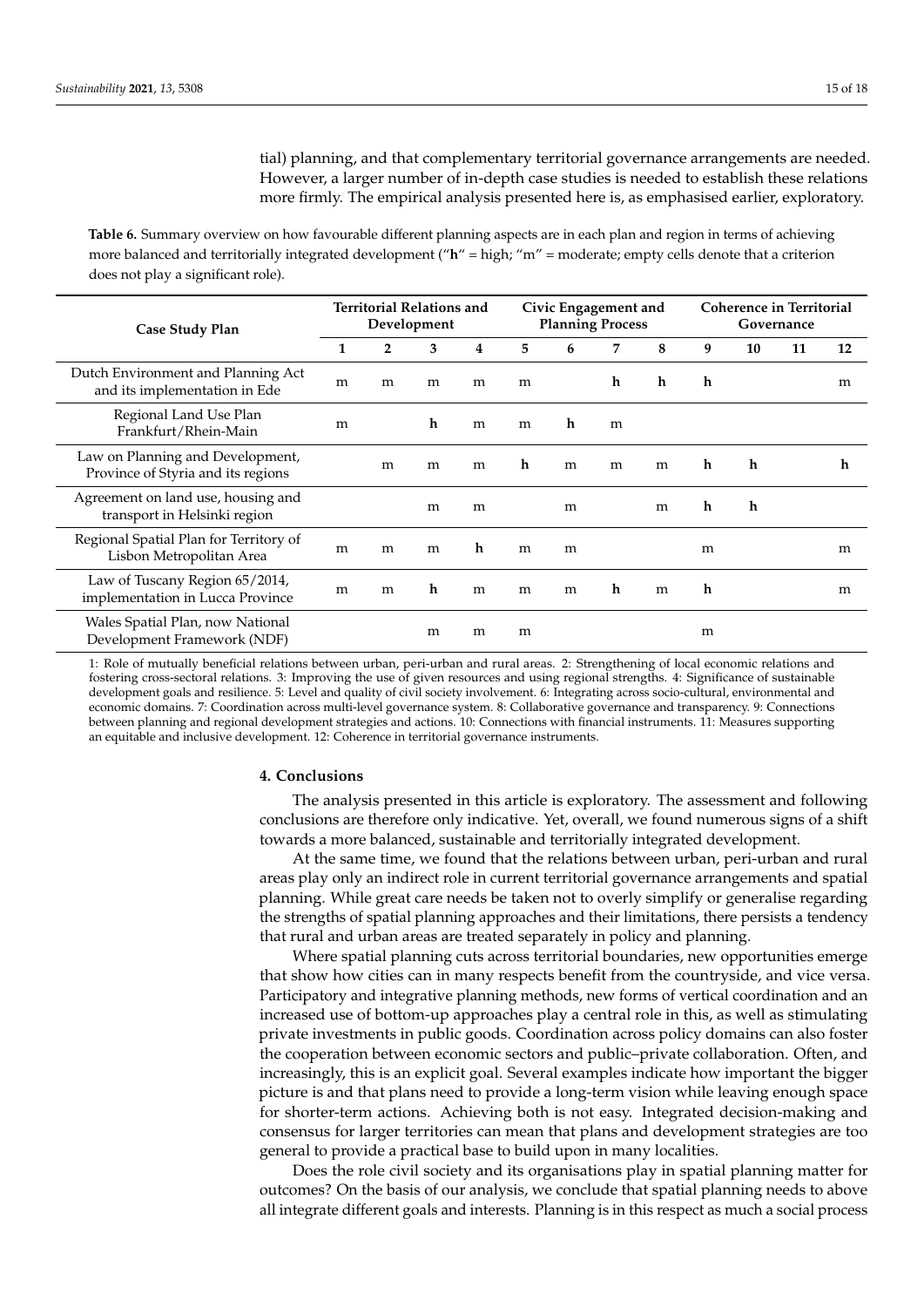as a technical one. If we follow this line of argument, it seems clear that spatial planning needs to combine the expertise from different professions and be based on a recognition of the value of different perspectives. All of this is not easy. Above all, it requires a culture change and a skill set that can only be cultivated over time. Our examples also indicate that current institutional arrangements are not always conducive to participation, integration and private sector engagement. Instead, there are indications that participatory elements are sometimes mainly used to legitimise plans and decisions.

What mechanisms, processes and instruments are in place to ensure plan implementation? Our regional examples indicate that the ability of spatial planning instruments to produce a desired result, and their contribution to higher-level strategies, are limited by ineffective (or toothless) implementation. All seven regions studied show that achieving more beneficial relations between urban, peri-urban and rural relations needs more than planning. Spatial planning plays an important role in coordinating different interests, but it needs to be accompanied by strategic frameworks and instruments that warrant implementation. The implementation gap is, at least partly, due to insufficient linkages between spatial planning, policy development and implementation. The challenge is therefore to get the right balance and interplay of institutions, actors and instruments across scales.

Several mechanisms were identified that can promote an effective and successful implementation: Integrated planning approaches and operational flexibility in planning arrangements help to deal with today's complex policy and planning environment. Plans that meet broad societal needs and aspirations, and that are deliverable, have a much better chance of being implemented. An appropriate extent of civil society engagement in spatial planning supports integrating different goals and interests, and prioritising. More participatory planning procedures can also increase the possibilities for addressing environmental and social goals. The kind of stakeholder involvement depends considerably on given legal frameworks and planning mandates. Facilitating private sector initiatives that fit in a broader development view is another key feature of more advanced planning concepts.

Municipalities might pursue strategies that are not completely in line with regionallevel visions. However, they might be willing to support higher-level rural-urban strategies if these plans and strategies are (at least partially) beneficial for the local level as well. Fiscal regimes and novel ways of compensation can play a key role in this.

The experience gained from our seven case studies indicates that the general trend towards framework steering, and towards territorially and place-based measures, can contribute to improving the relations between rural, peri-urban and urban areas. The challenge that remains is achieving greater integration of sectoral policies which, currently, often produce incoherent effects. The measures to be implemented in the context of the European Green Deal [\[44\]](#page-17-25), and the strategic plans to be drawn up by member states under the post-2020 Common Agricultural Policy [\[45\]](#page-17-26) could become useful new pieces in the puzzle. The prerequisite is that spatial planning and territorial governance processes are open and aligned with each other.

To conclude, we would like to emphasise that the questions we addressed in this article in an exploratory fashion merit further research. A more sustainable and territorially integrated approach to development is becoming increasingly important in global, EU and national-level policy making. We therefore need to gain a much better understanding of the interplay between different types of spatial planning, territorial governance and different forms of civic engagement. One key question that should be followed up in further research is the role of financial incentives, including through fiscal arrangements and targeted investments. The potential of the approach used in Ede is to simultaneously foster participation at the micro-level while achieving public goals through private sector investments. The example suggests that, until now, there has clearly been too little experimentation with more collaborative models of organisation, planning and decision-making, as well as different forms of civic engagement. The importance of the interplay between different governance levels and the coordination across territorial and sectoral boundaries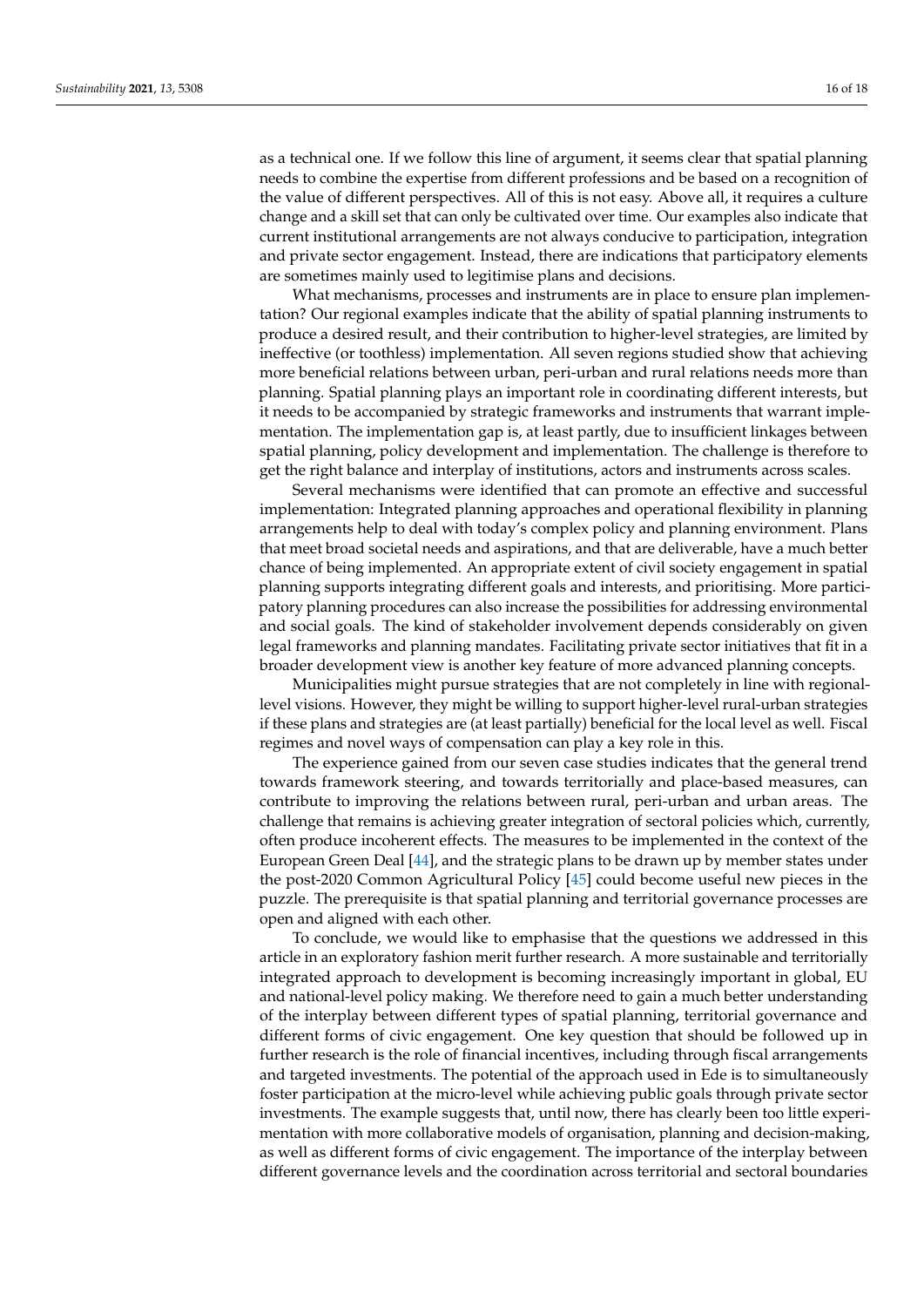are findings of our research that are in line with earlier studies [\[40,](#page-17-21)[46\]](#page-17-27). These findings merit further research, especially in respect of fostering a more sustainable development.

**Author Contributions:** Conceptualization, K.K.; methodology, K.K.; analysis, All authors; investigation, All authors; writing—original draft preparation, K.K.; writing—review and editing, All authors. All authors have read and agreed to the published version of the manuscript.

**Funding:** This research is funded by the ROBUST project, as part of the Horizon 2020 Framework Programme of the European Union under Grant Agreement no. 727988. The information and views set out in this article are those of the author(s) and do not necessarily reflect the official opinion of the European Union.

**Institutional Review Board Statement:** Not applicable.

**Informed Consent Statement:** Not applicable.

**Data Availability Statement:** Data sharing not applicable.

**Acknowledgments:** The authors would like to thank all colleagues in the ROBUST project and Alexia Rouby of DG AGRI, European Commission.

**Conflicts of Interest:** The authors declare no conflict of interest. The funders had no role in the design of the study; in the collection, analyses, or interpretation of data; in the writing of the manuscript, or in the decision to publish the results.

### **References**

- <span id="page-16-0"></span>1. Romeo, L. What is territorial development? *GREAT Insights Mag.* **2015**, *4*, 15–17.
- <span id="page-16-1"></span>2. Bernstein, S.; van der Ven, H. Best practices in global governance. *Rev. Int. Stud.* **2017**, *43*, 534–556. [\[CrossRef\]](http://doi.org/10.1017/S0260210516000425)
- <span id="page-16-2"></span>3. UN Habitat. *International Guidelines on Urban and Territorial Planning, towards a Compendium of Inspiring Practices*; United Nations Human Settlements Programme (UN-Habitat): Nairobi, Kenya, 2015.
- <span id="page-16-3"></span>4. Allmendinger, P. *Planning Theory*; Palgrave Macmillan: London, UK, 2009.
- <span id="page-16-4"></span>5. Shucksmith, M. Disintegrated Rural Development? Neo-endogenous Rural Development, Planning and Place-Shaping in Diffused Power Contexts. *Sociol. Rural.* **2010**, *50*, 1–14. [\[CrossRef\]](http://doi.org/10.1111/j.1467-9523.2009.00497.x)
- <span id="page-16-5"></span>6. Naldi, L.; Nilsson, P.; Westlund, H.; Wixe, S. What is smart rural development? *J. Rural. Stud.* **2015**, *40*, 90–101. [\[CrossRef\]](http://doi.org/10.1016/j.jrurstud.2015.06.006)
- <span id="page-16-6"></span>7. Nachhaltigkeitsrat. Perspectives for Germany, Our Strategy for Sustainable Development. 2005. Available online: [http://www.](http://www.nachhaltigkeitsrat.de/service/download/publikationen/broschueren/Broschuere_Nachhaltigkeit_und_Gesellschaft.pdf) [nachhaltigkeitsrat.de/service/download/publikationen/broschueren/Broschuere\\_Nachhaltigkeit\\_und\\_Gesellschaft.pdf](http://www.nachhaltigkeitsrat.de/service/download/publikationen/broschueren/Broschuere_Nachhaltigkeit_und_Gesellschaft.pdf) (accessed on 3 October 2020).
- <span id="page-16-7"></span>8. Fürst, D. Regional governance—ein neues Paradigma der Regionalwissenschaften? *Raumforsch. Raumordn.* **2001**, *59*, 370–380. [\[CrossRef\]](http://doi.org/10.1007/bf03183038)
- <span id="page-16-8"></span>9. Knickel, K. New divisions of responsibilities in rural areas, nature management and environmental education, Some relevant experiences in Germany. Essay prepared for the National Council of Rural Affairs in The Netherlands. 2005; Unpublished.
- <span id="page-16-9"></span>10. Healey, P.; Booher, D.E.; Torfing, J.; Sørensen, E.; Ng, M.K.; Peterson, P.; Albrechts, L. Civic Engagement, Spatial Planning and Democracy as a Way of Life Civic Engagement and the Quality of Urban Places Enhancing Effective and Democratic Governance through Empowered Participation, Some Critical Reflections One Humble Journey towards Planning for a More Sustainable Hong Kong, A Need to Institutionalise Civic Engagement Civic Engagement and Urban Reform in Brazil Setting the Scene. *Plan. Theory Pr.* **2008**, *9*, 379–414. [\[CrossRef\]](http://doi.org/10.1080/14649350802277092)
- <span id="page-16-10"></span>11. Bertrand, N.; Kreibich, V. (Eds.) *Europe's City-Regions Competitiveness, Growth Regulation and Periurban Land Management*; Von Gorcum: Assen, The Netherlands, 2006.
- <span id="page-16-11"></span>12. Busck, A.G.; Hidding, M.C.; Kristensen, S.B.P.; Persson, C.; Præstholm, S. Planning approaches for rurban areas, Case studies from Denmark, Sweden and the Netherlands. *Geogr. Tidsskr. J. Geogr.* **2009**, *109*, 15–32. [\[CrossRef\]](http://doi.org/10.1080/00167223.2009.10649593)
- <span id="page-16-12"></span>13. Briquel, V.; Collicard, J.J. Diversity in the rural hinterlands of European cities. In *The City's Hinter-Land, Dynamism and Divergence in Europe's Periurban Territories*; Hoggart, K., Ed.; Ashgate: Aldershot, UK, 2005; pp. 19–40.
- <span id="page-16-13"></span>14. Healey, P. The Treatment of Space and Place in the New Strategic Spatial Planning in Europe. *Int. J. Urban Reg. Res.* **2004**, *28*, 45–67. [\[CrossRef\]](http://doi.org/10.1111/j.0309-1317.2004.00502.x)
- <span id="page-16-15"></span><span id="page-16-14"></span>15. Smart Specialisation Strategy (S3) Platform. Available online: <https://s3platform.jrc.ec.europa.eu/> (accessed on 3 October 2020). 16. Allmendinger, P.; Haughton, G. The Fluid Scales and Scope of UK Spatial Planning. *Environ. Plan. A Econ. Space* **2007**, *39*,
- 1478–1496. [\[CrossRef\]](http://doi.org/10.1068/a38230)
- <span id="page-16-16"></span>17. Boelens. Compacte Stad Extended, Agenda voor toekomstig belied, onderzoek en ontwertp. In *Compact City Extended, Outline for Future Policy, Research and Design*; Uitgeverj 010: Rotterdam, The Netherlands, 2011.
- <span id="page-16-17"></span>18. Busck, A.G.; Hidding, M.C.; Kristensen, S.B.P.; Persson, C.; Præstholm, S. Managing rurban landscapes in the Netherlands, Denmark and Sweden: Comparing planning systems and instruments in three different contexts. *Dan. J. Geogr.* **2008**, *108*, 1–16.